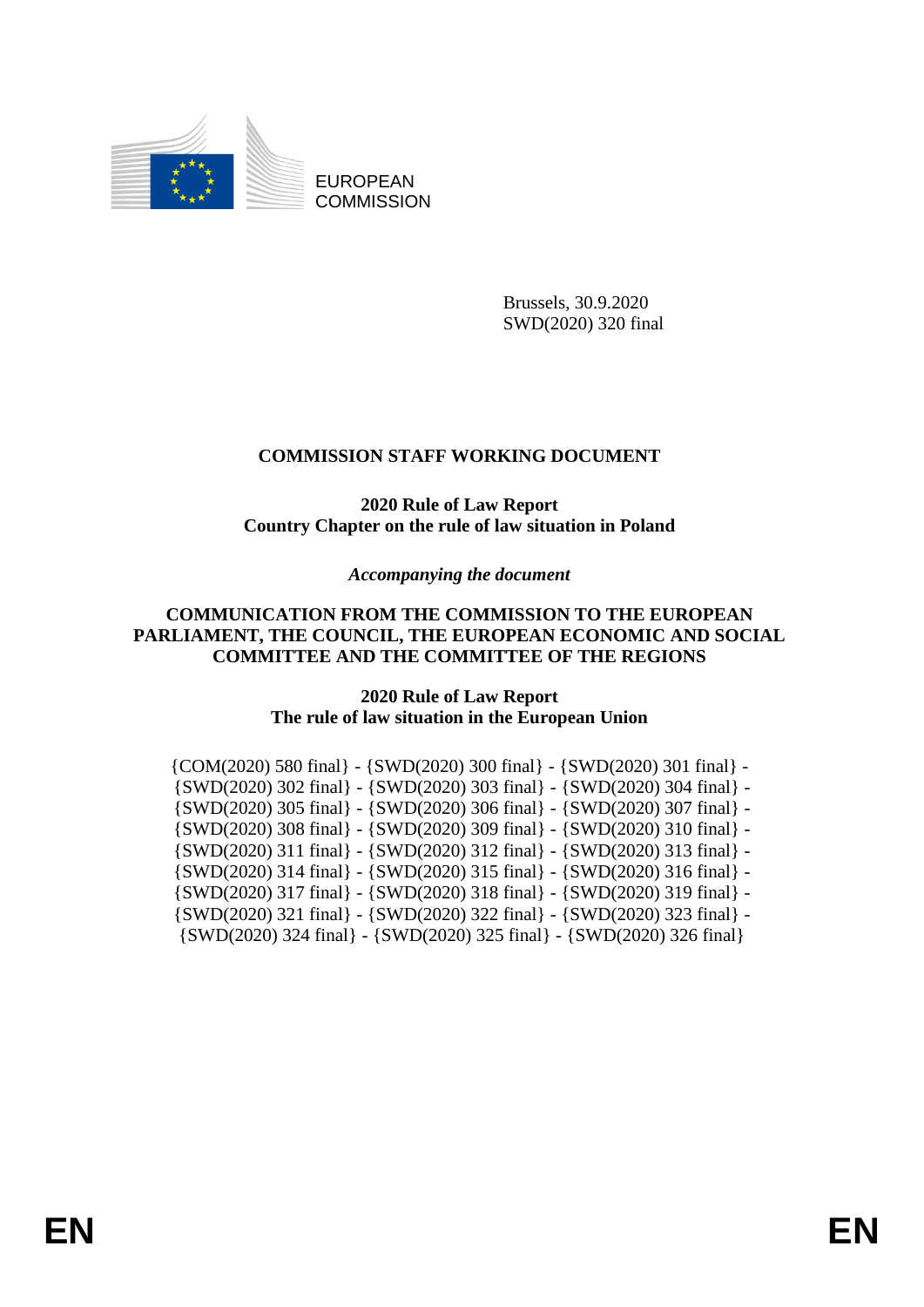#### **ABSTRACT**

Poland's justice reforms since 2015 have been a major source of controversy, both domestically and at EU level, and have raised serious concerns, several of which persist. The reforms, impacting the Constitutional Tribunal, the Supreme Court, ordinary courts, the National Council for the Judiciary and the prosecution service, have increased the influence of the executive and legislative powers over the justice system and therefore weakened judicial independence. This led the Commission to launch the procedure under Article 7(1) TEU in 2017, which is still under consideration by the Council. In 2019 and 2020, the Commission launched two new infringement procedures to safeguard judicial independence and the Court of Justice of the EU has granted interim measures to suspend the powers of the Supreme Court's Disciplinary Chamber with regard to disciplinary cases concerning judges.

A developed legal and institutional framework exists to prevent corruption and promote transparency. A dedicated government anti-corruption programme focusses on providing training and guidance for officials. However, structural weaknesses have been identified in areas such as the current asset declaration schemes and lobbying regulations. Plans are ongoing for transparency of public life legislation to reorganise key preventive provisions into a single legal act, but concerns exist over repeated delays. Concerns also exist over the independence of the main institutions responsible for preventing and fighting corruption, considering in particular the subordination of the Central Anti-Corruption Bureau to the executive and the fact that the Minister of Justice is at the same time the Prosecutor General.

The Polish legal framework concerning media pluralism is based both on constitutional safeguards and sectorial legislation. Relevant safeguards for the media regulator, the National Broadcasting Council, appear to be in place, however some concerns regarding its independence have been raised. The role of the regulator has been also reduced by the 2016 reform, which assigned the competences over the management of the Polish public media to a National Media Council (RMN). The legal framework on media ownership transparency is not equally applicable to all media actors. With regard to the protection of journalists, the criminalisation of insulting public officials remains problematic.

Other components of the system of checks and balances are also under pressure. Reforms have been adopted through expedited legislative procedures with limited consultation of stakeholders or opportunities for the opposition to play its role in the law-making process. Poland has a vibrant civil society and strong professional associations of judges and prosecutors, which participate in the public debate. Nevertheless, organisations have been subject to unfavourable statements by politicians. Despite the difficult environment, the Ombudsman has continued to play a key role as a rule of law safeguard.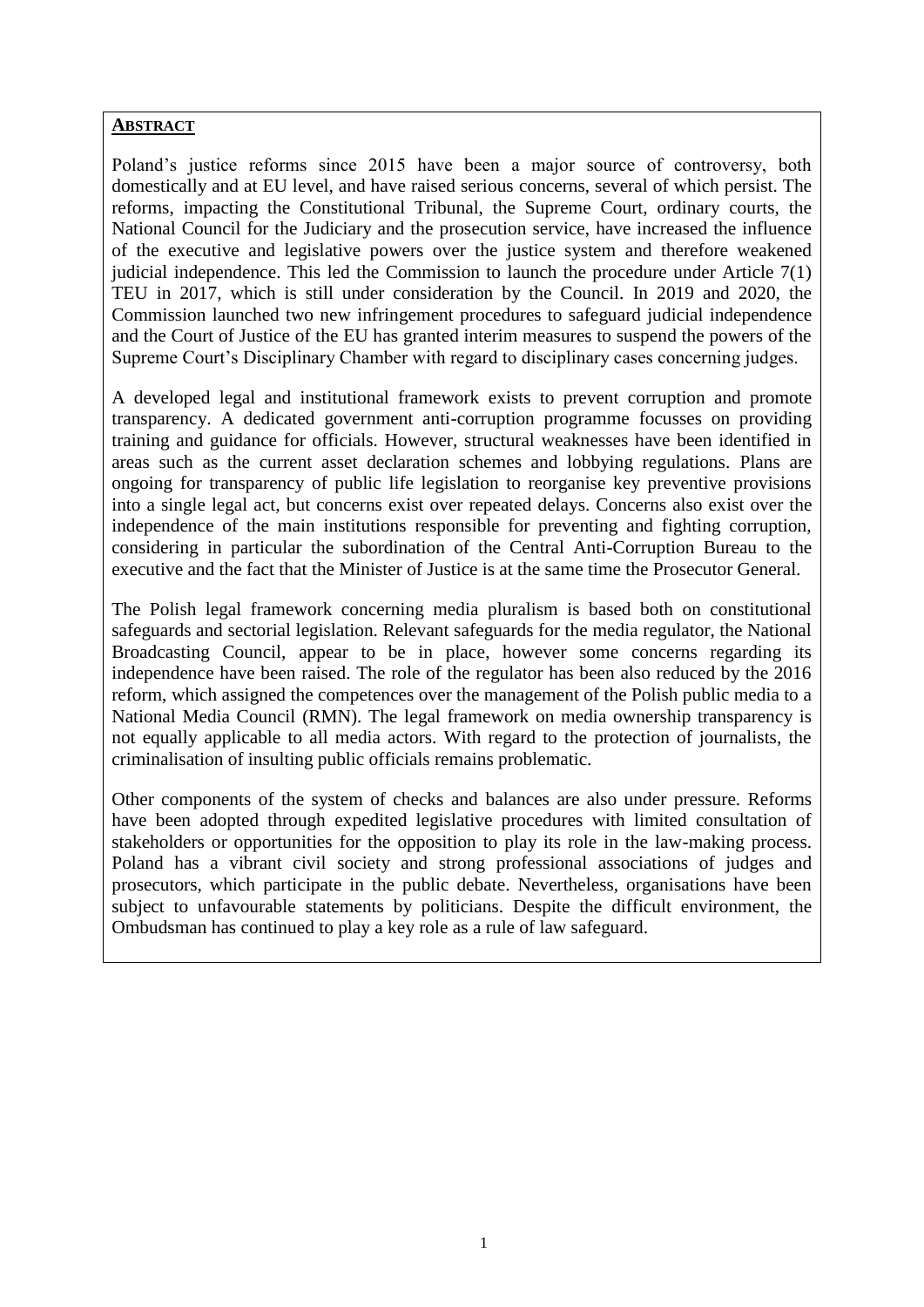## **I. JUSTICE SYSTEM**

The Polish justice system is separated in two main branches, administrative and ordinary judiciary. The Supreme Administrative Court and 16 administrative courts exercise control over public administration, including the lawfulness of measures of bodies of local government and of territorial organs of government administration. The ordinary judiciary, supervised by the Supreme Court<sup>1</sup>, consists of three levels: 11 appeal courts, 46 regional courts and over 300 district courts. Judges are appointed by the President of the Republic at the request of the National Council for the Judiciary. The Constitutional Tribunal, which adjudicates notably on the Constitutionality of legislation, is composed of 15 judges chosen by the Sejm (lower chamber of the Parliament) for a term of office of 9 years. The National Council for the Judiciary is tasked by the Constitution to safeguard judicial independence. A particular characteristic of the prosecution system, which is not part of the independent judiciary, is that the Prosecutor General and the Minister of Justice are the same person. The Constitution provides that advocates and legal counsellors can self-regulate their practice.

#### **Independence**

**The justice reforms started in November 2015 were continued.** These reforms were carried out through more than 30 laws relating to the entire structure of the justice system, including the Constitutional Tribunal, the National Council for the Judiciary, the Supreme Court, the ordinary courts, administrative courts, and the prosecution service. Various aspects of the justice reform raise serious concerns as regards the rule of law, in particular judicial independence. This is the main focus of the Article  $7(1)$  TEU<sup>2</sup> procedure initiated by the European Commission, which is still under consideration by the Council. The European Parliament has also raised concerns regarding the rule of law in Poland<sup>3</sup>. Furthermore, certain aspects of these reforms are subject to infringement proceedings<sup>4</sup>. The safeguarding of judicial independence in Poland was one of the country-specific recommendations addressed in the context of the 2020 European Semester<sup>5</sup>.

**The perception of judicial independence among the general public and companies is low and has shown a decreasing trend in recent years.** Whereas 34% of the general public perceives independence of courts and judges as 'fairly or very good' in 2019, 27% of companies shares the same perception $6$ . The reason most often invoked for the perceived lack of judicial independence is related to interference or pressure from the Government and politicians<sup>7</sup>. The public debate on the judiciary is marked by strong tensions. In 2019, Polish

 $\mathbf{1}$ <sup>1</sup> The Supreme Court also supervises military courts.<br><sup>2</sup> Commission ID/17/5267

 $\frac{2}{3}$  Commission IP/17/5367.

<sup>3</sup> European Parliament resolution of 16 January 2020 on ongoing hearings under Article 7(1) of the TEU regarding Poland and Hungary; resolution of 1 March 2018 on the Commission's decision to activate Article 7(1) TEU as regards the situation in Poland; resolution of 15 November 2017 on the situation of the rule of law and democracy in Poland.

<sup>4</sup> In two cases, the Court of Justice found an infringement (C-192/18 and C-619/18). C-719/19 is pending, while a fourth procedure was launched on 29 April 2020.

<sup>&</sup>lt;sup>5</sup> Council Recommendation of 20 July 2020 on the 2020 National Reform Programme of Poland and delivering a Council opinion on the 2020 Convergence Programme of Poland, p. 15 (OJ C 282/21); see also European Commission, Country Report Poland 2020, SWD(2020) 520 final, p. 6 and 36.

<sup>6</sup> Figures 44-47, 2020 EU Justice Scoreboard. The level of perceived judicial independence is categorised as follows: very low (below 30% of respondents perceive judicial independence as fairly good and very good); low (between 30-39%), average (between 40-59%), high (between 60-75%), very high (above 75%).

<sup>7</sup> Figures 45 and 47, 2020 EU Justice Scoreboard.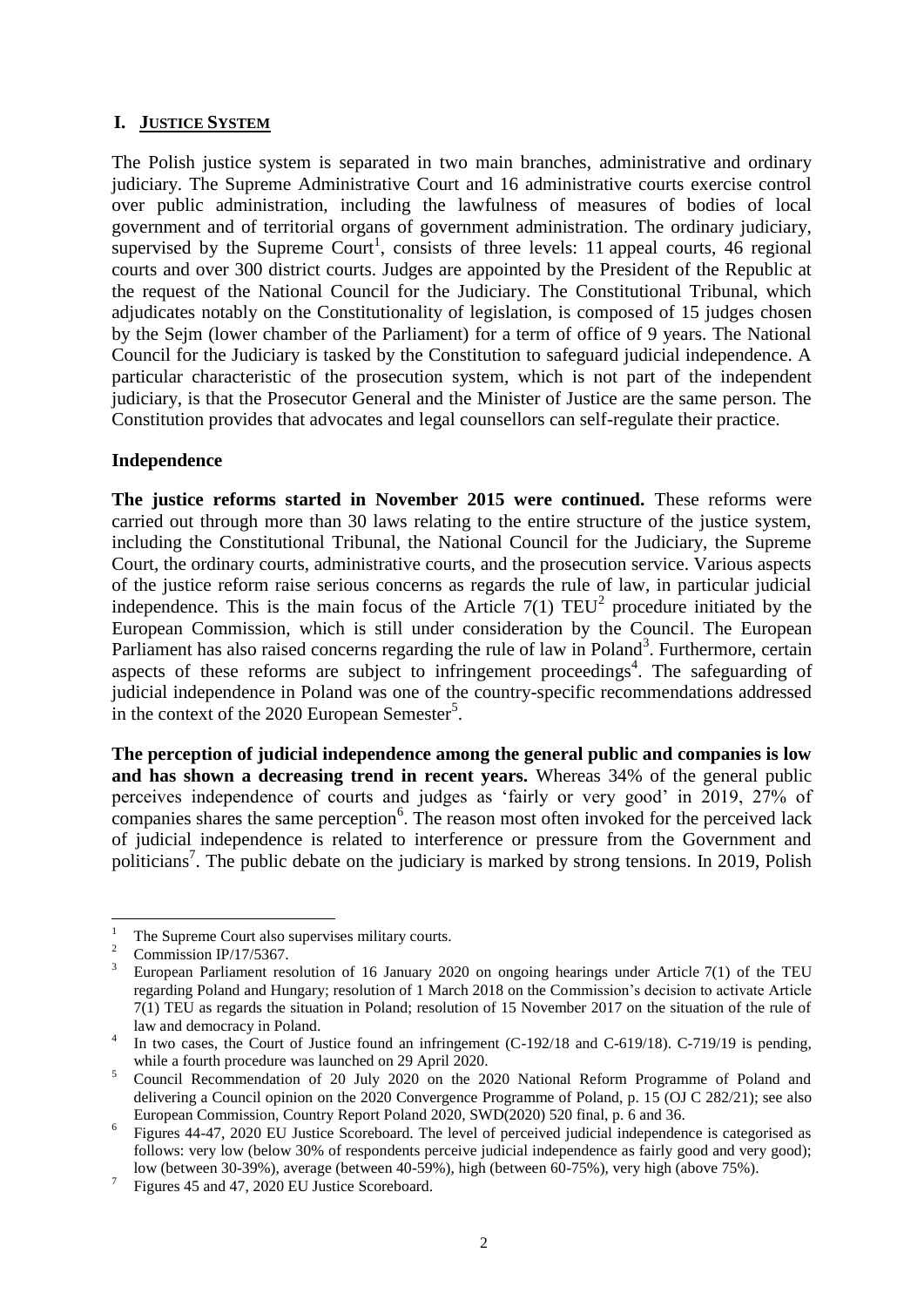media reported that high-ranking officials<sup>8</sup> had allegedly been associated with a smear campaign against judges who openly criticised the justice reforms<sup>9</sup>.

**Court of Justice judgments have confirmed EU law requirements on judicial independence.** In 2019, the Court of Justice of the European Union ('the Court of Justice') issued two rulings confirming that the legislation contested by the Commission in the context of infringement proceedings was in violation of EU law as regards requirements of judicial independence<sup>10</sup>. The Court of Justice ruled against changes to the retirement regime for Supreme Court judges, which resulted in prematurely terminating the mandate of around one third of the judges of that court<sup>11</sup>. Furthermore, the Court of Justice found the Polish legislation concerning the new retirement regime of ordinary court judges to be contrary to EU law, in particular on the grounds that it did not contain sufficient safeguards for judicial independence<sup>12</sup>. Prior to the rulings, the Polish authorities had already amended the national law. The Court of Justice was also seized by Polish courts in more than 10 preliminary ruling procedures as regards the justice reform $^{13}$ .

**Concerns over the independence and legitimacy of the Constitutional Tribunal, raised by the Commission under the Article 7(1) TEU procedure, have so far not been resolved**<sup>14</sup>. In 2019, the Ombudsman and the Supreme Court<sup>15</sup> continued to express concerns on the functioning and legitimacy of the Tribunal. Concerns relating to the Constitutional Tribunal have been reiterated by the Venice Commission<sup>16</sup>, and by international organisations and  $NGOs<sup>17</sup>$ . Cases concerning politically sensitive issues, in particular those concerning the

<sup>8</sup> These included officials from the Ministry of Justice. Certain members of the newly composed National Council for the Judiciary were reportedly involved. Cf. Onet.pl (2019) '*Onet's investigation. The farm of trolls in the Ministry of Justice, that is 'we will not put you down for doing good'*'. Statements of PACE (2020), para 11; according to NGOs, smear campaigns against judges started already in 2017 (Helsinki Foundation for Human Rights report of 2017; Amnesty International report of 2019).

Whereas a deputy Minister for Justice allegedly involved in the campaign resigned, others denied the allegations. See a report of the judges' association Iustitia of 4 November 2019 (Iustitia Quarterly 3(37)2019). A statement of the Helsinki Foundation of Human Rights of 20 August 2019.

<sup>&</sup>lt;sup>10</sup> Judgments of the Court of Justice of the European Union of 24 June 2019, *Commission v Poland*, C-619/18; and of 5 November 2019, *Commission v Poland*, C-192/18.

<sup>11</sup> Judgment of the Court of Justice of the European Union of 24 June 2019, *Commission v Poland*, C-619/18. A legislative amendment had already been adopted by the Polish authorities to remove the provisions in question.

<sup>&</sup>lt;sup>12</sup> Judgment of the Court of Justice of the European Union of 5 November 2019, *Commission v Poland*, C-192/18. A legislative amendment had already been adopted by the Polish authorities to remove the difference in mandatory retirement age of male and female judges, and changed the regime of prolongation of the active service of ordinary court judges (see below).

<sup>&</sup>lt;sup>13</sup> See already judgment of the Court of Justice of the European Union of 19 November 2019, *A.K.*, C- 585/18, C‑ 624/18 and C‑ 625/18; and judgment of 26 March 2020, *Miasto Łowicz and others*, C‑ 558/18 and C‑ 563/18, where the Court declared these two requests inadmissible.

<sup>&</sup>lt;sup>14</sup> Cf. paras 92-113 of the Reasoned Proposal for a Council decision on the determination of a clear risk of a serious breach by the Republic of Poland of the rule of law (COM/2017/0835 final - 2017/0360 (NLE)). Questions regarding the composition of the Tribunal have also been brought before the European Court of Human Rights; Case *Xero Flor v. Poland* (No. 4907/18) communicated on 2 September 2019.

<sup>&</sup>lt;sup>15</sup> Ombudsman's information of his office's activities in 2019; Ombudsman's request of 22 November 19 to recuse a judge of the Constitutional Tribunal; Supreme Court's statement of 28 February 2020.

<sup>&</sup>lt;sup>16</sup> Venice Commission's opinions CDL-AD(2020)017; CDL-AD(2017)031; CDL AD(2016)026.

<sup>&</sup>lt;sup>17</sup> In open letters, judges of the Constitutional Tribunal expressed concerns over the functioning of the Tribunal alleging in particular mishandling of cases by its President and unlawful recomposition of the already designated hearing benches (see index for references); 2017 Report of Special Rapporteur on the independence of judges and lawyers on his mission to Poland; 2018 statement of the Batory foundation; 2018 report of the Helsinki Foundation.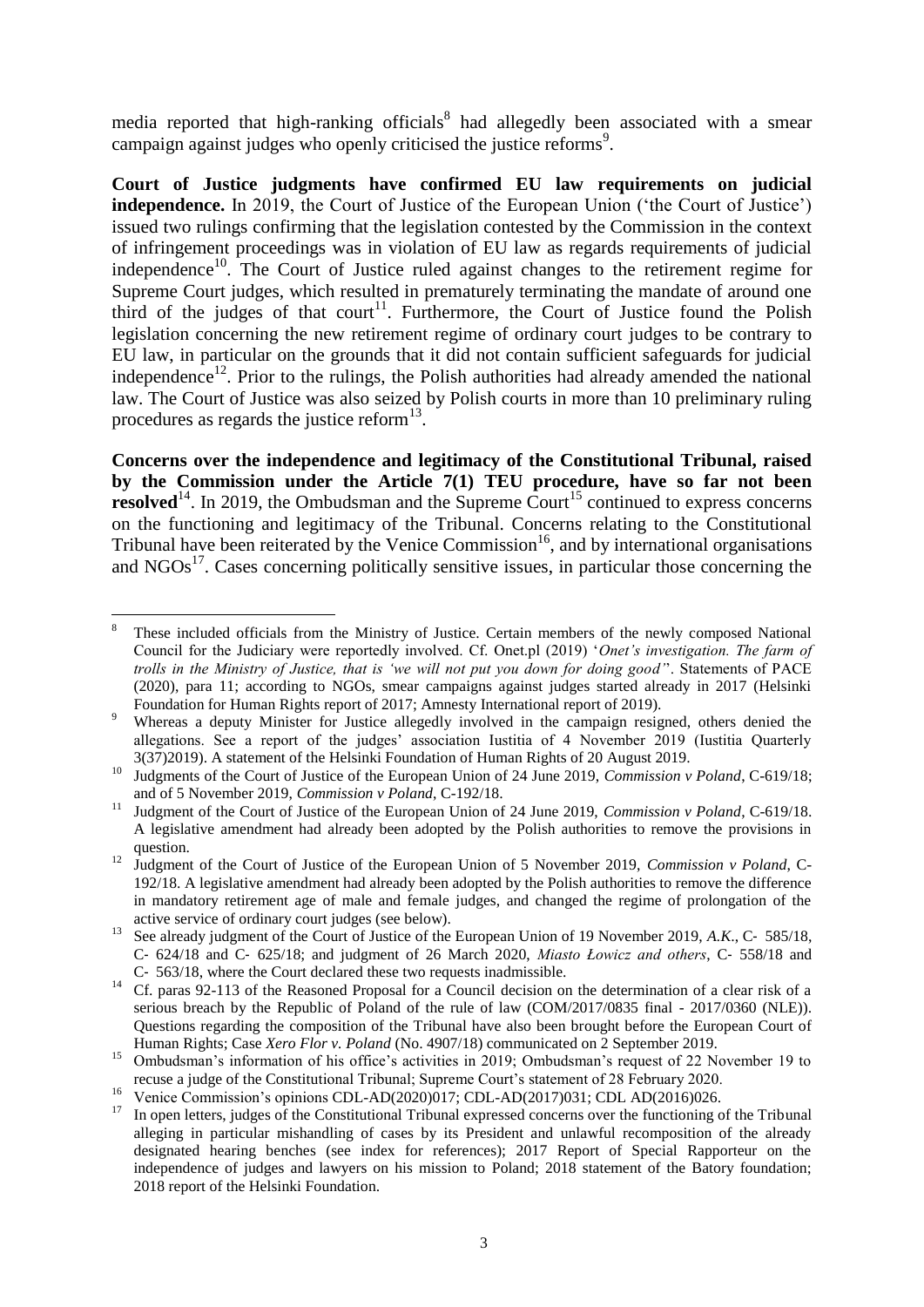justice reforms, have been initiated by the Prime Minister<sup>18</sup>, the Marshal of the Sejm<sup>19</sup>, the National Council for the Judiciary<sup>20</sup> and the newly created Disciplinary Chamber of the Supreme Court<sup>21</sup>. Certain cases initiated by the Prosecutor General and by the Disciplinary Chamber seek an assessment of the compatibility with the Constitution of EU Treaty provisions $^{22}$ .

**The National Council for the Judiciary is composed mainly of politically appointed members**. The 2018 justice reform changed the procedure for the appointment of judgesmembers of the National Council for the Judiciary  $(NCI)^{23}$ . The judges-members, who constitute the majority of the members of the NCJ, are now directly appointed by the Sejm instead of by their peers as previously. The new composition of the NCJ did not take into account the Council of Europe recommendations<sup>24</sup> and is one of the concerns raised by the Commission in its Reasoned Proposal adopted under the Article 7(1) TEU procedure relating to the rule of law in Poland<sup>25</sup>. On 25 March 2019, upon request of the NCJ, the Constitutional Tribunal declared that the new procedure of appointment of the NCJ's judges-members complies with the Constitution<sup>26</sup>. On 19 November 2019, upon a preliminary reference of the Supreme Court on the independence and impartiality of the newly created Disciplinary Chamber, the Court of Justice considered that for the participation of a Council for the Judiciary in making the appointment process of judges by the President of the Republic more objective, such body must itself be sufficiently independent of the legislature and executive and of the body to which it gives an opinion<sup>27</sup>. On 23 January 2020, the Supreme Court,

<sup>18</sup> The case concerned the constitutionality of the Supreme Court's resolution of 23 January 2020 on judicial appointments in which the Supreme Court indicated that it implemented the preliminary ruling of the Court of Justice of 19 November 2019 in case C-585/18. The Prime Minister lodged a request on 24 February 2020 and the ruling was delivered on 20 April 2020 (case U 2/20).

<sup>&</sup>lt;sup>19</sup> The case concerned the possibility for the Supreme Court to issue the resolution of 23 January 2020. The Marshal of the Sejm lodged, pre-emptively, a request on 22 January 2020 and the ruling was delivered on 21 April 2020 (case Kpt 1/20).

<sup>&</sup>lt;sup>20</sup> The case on the constitutionality of the new composition of the National Council for the Judiciary was lodged on 27 November 2018 and the Constitutional Tribunal delivered the ruling on 25 March 2019 (case K) 12/18).

<sup>&</sup>lt;sup>21</sup> The Disciplinary Chamber referred a question to the Constitutional Tribunal on 13 December 2019 on the possibility of recusing a judge appointed upon a request by the NCJ in its new composition and a ruling was delivered on 4 March 2020 (case P 22/19).

<sup>22</sup> Cf. Cases K  $7/18$  and in I DO 16/19, currently pending.

<sup>&</sup>lt;sup>23</sup> Pursuant to the Constitution, the NCJ consists of ex officio members (the First President of the Supreme Court, the minister of Justice, the President of the Supreme Administrative Court and a representative of the President of the Republic) and of chosen members (4 members chosen by the Sejm from among its deputies, 2 members chosen by the Senate from among senators, and 15 judges chosen from among judges). The term of office of chosen members is of four years.

 $24$  The 2010 Recommendation of the Committee of Ministers of the Council of Europe recommends that, where a council for the judiciary has been established, 'not less than half the members should be judges chosen by their peers from all levels of the judiciary and with respect for pluralism inside the judiciary' (Recommendation CM/Rec(2010)12 of the Committee of Ministers, para 27).

<sup>&</sup>lt;sup>25</sup> Cf. Paras 137-145 of the Reasoned Proposal. Similar concerns have also been raised by the Venice commission (opinion (CDL-AD(2017)031) and by GRECO in 2019 Second Addendum to the Second Compliance Report, para. 65. Cases concerning the premature dismissal of the previous judges-members of the NCJ and its new composition have been brought before the European Court of Human Rights: applications no. 39650/18 *Żurek vs Poland* (communicated on 14 May 2020), 43572/18 *Grzęda vs Poland* (communicated on 9 July 2019), 43447/19, 49868/19 and 57511/19 *Reczkowicz and two Others vs Poland* (communicated on 5 June 2020).

<sup>&</sup>lt;sup>26</sup> Ruling of 25 March 2019 in case K 12/18.

<sup>27</sup> Judgment of the Court of Justice of the European Union of 19 November 2019, *A.K*., C‑ 585/18, C‑ 624/18 and C‑ 625/18, paras 137-145. The Court also stated that "the referring court will need to assess, in the light, where relevant, of the reasons and specific objectives alleged before it in order to justify certain of the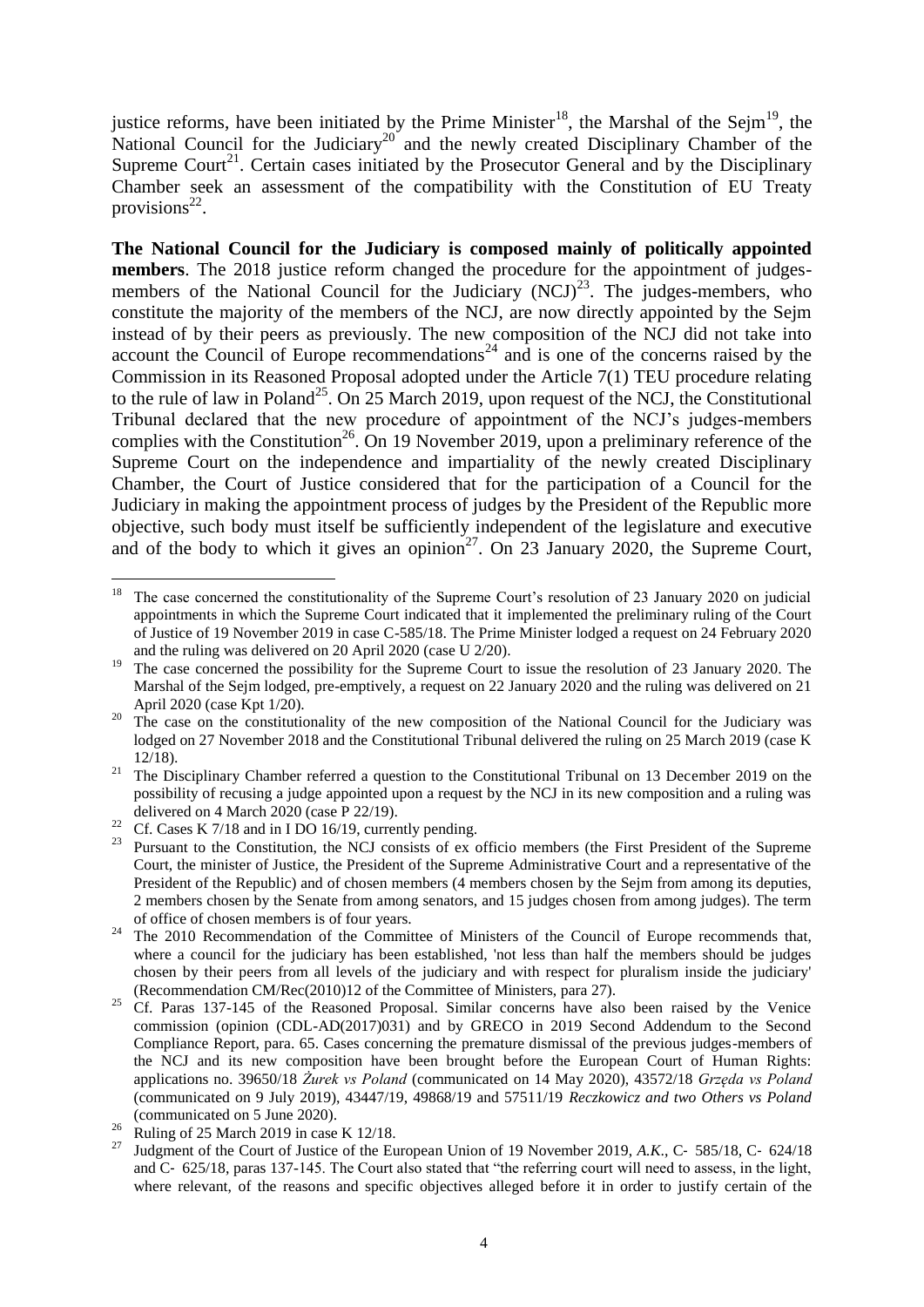referring to this ruling of the Court of Justice, issued a resolution<sup>28</sup> stating that the newly composed NCJ is not independent and asserting that new Supreme Court judges selected by it are not allowed to adjudicate cases<sup>29</sup>. The resolution was subsequently found to be inconsistent with the Constitution and with EU law by the Constitutional Tribunal, adjudicating upon request of the Prime Minister and the Marshal of the Sejm, supported by the President of the Republic and by the Prosecutor General<sup>30</sup>. The Supreme Court, however, has continued to apply its resolution<sup>31</sup>. The NCJ continues to propose candidates for judicial appointments to the President of the Republic<sup>32</sup>.

**The two new chambers in the Supreme Court, created under the 2018 reform, have been granted new powers in 2019**. The Disciplinary Chamber and the Chamber of Extraordinary Control and Public Affairs are composed solely of new judges appointed at the request of the newly composed National Council for the Judiciary (NCJ). Following the ruling of the Court of Justice of 19 November  $2019^{33}$ , the Supreme Court in three rulings found the Disciplinary Chamber not to be an independent court within the meaning of EU and national law<sup>34</sup>. The law of 20 December 2019 granted the new Chamber of Extraordinary Control and Public Affairs the sole power to decide on issues related to judicial independence<sup>35</sup>. This part of the said law is one of the elements raised in the infringement proceedings initiated by the Commission on 29 April  $2020^{36}$ . The new Disciplinary Chamber has also been given the competence to lift the immunity of judges when criminal proceedings are brought against them (a competence previously exercised by disciplinary courts of first instance). These new powers granted to the chambers have been criticised by a number of national institutions and the Venice Commission<sup>37</sup>.

- <sup>30</sup> Rulings of 20 April 2020 in case U 2/20 and of 21 April 2020 in case Kpt 1/20.
- <sup>31</sup> E.g. a decision of the Criminal Chamber of 25 June 2020 in case I KZP 1/20.

<u>.</u>

measures in question, whether, taken together, the factors referred to in paragraphs 143 to 151 above and all the other relevant findings of fact which it will have made are capable of giving rise to legitimate doubts, in the minds of subjects of the law, as to the imperviousness of the Disciplinary Chamber to external factors, and, in particular, to the direct or indirect influence of the legislature and the executive, and as to its neutrality with respect to the interests before it and, thus, whether they may lead to that chamber not being seen to be independent or impartial with the consequence of prejudicing the trust which justice in a democratic society must inspire in subjects of the law" (para 153).

<sup>&</sup>lt;sup>28</sup> The resolution of three joined Chambers of the Supreme Court of 23 January 2020; this resolution is binding on the Supreme Court.

<sup>&</sup>lt;sup>29</sup> Already in 2018, the European Network of Councils for the Judiciary suspended the membership of the NCJ due to the concerns relating to its independence and on 27 May 2020, the Board of the network proposed to expel the NCJ.

<sup>32</sup> On 4 May 2020, the President of the Republic made six appointments to the Supreme Court (including 3 members of the Disciplinary Chamber). On 27 May 2020, the President of the Republic appointed 77 new judges to all levels of ordinary and administrative judiciary.

<sup>&</sup>lt;sup>33</sup> Judgment of the Court of Justice of the European Union of 19 November 2019, A.K., C- 585/18, C- 624/18 and C‑ 625/18.

<sup>&</sup>lt;sup>34</sup> In particular judgment of the Supreme Court of 5 December 2019 in case III PO 7/18, and two rulings of 15 January 2020 in cases III PO 8/18 and III PO 9/18.

<sup>&</sup>lt;sup>35</sup> This power includes the examination of motions to recuse judges from cases in view of doubts as to their independence or impartiality. Such decisions are de facto immunised from being changed by other Chambers of the Supreme Court. This was explicitly criticised by the Venice Commission (opinion CDL-AD(2020)017), para 40, which recalled that such motions, based on the involvement of the newly composed NCJ in the judicial appointment procedure, will be decided by judges appointed in the same way.

<sup>&</sup>lt;sup>36</sup> In these infringement proceedings, the Commission considers that this law prevents Polish courts from fulfilling their obligation to apply EU law or request preliminary rulings from the Court of Justice of the European Union.

<sup>&</sup>lt;sup>37</sup> Cf. Venice Commission (opinion CDL-AD(2020)17; OSCE-ODIHR (Urgent Interim Opinion JUD-POL/365/2019[AlC]); Ombudsman's opinion of 7 January 2020; the Supreme Court's opinions of 16 and 23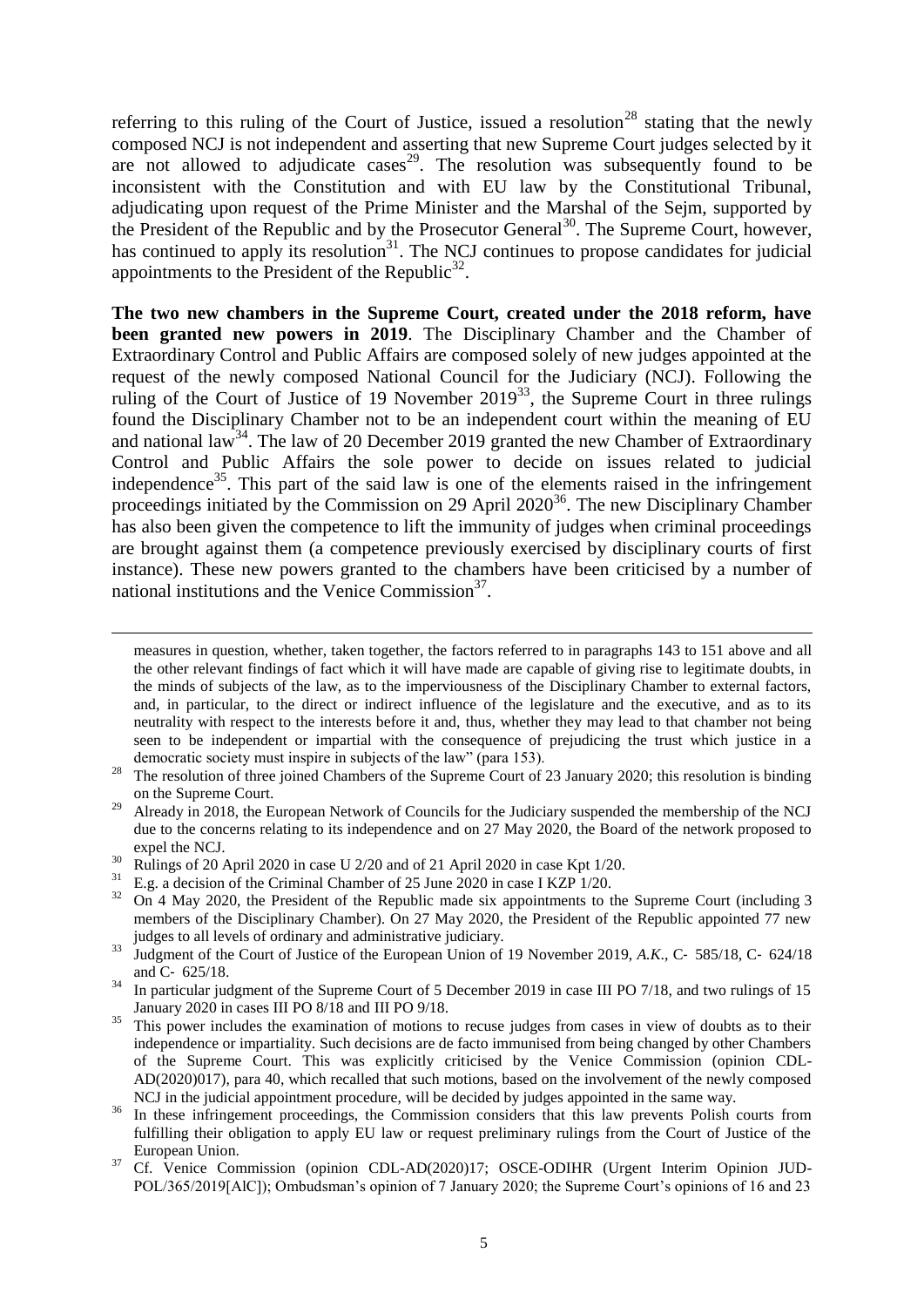**The Supreme Court has been subject to new reforms, in particular as regards the procedure for appointing its First President.** A few months before the end of the term of office of the Supreme Court's previous First President, a new law, adopted by the lower house of the Parliament (Sejm)<sup>38</sup> amended the procedure for appointment of the new First President<sup>39</sup>. The law which came into force in February 2020 provides that the President of the Republic can appoint an acting First President to be in charge of organising the procedure for selecting candidates and changes the quorum necessary to vote on a list of candidates to the office<sup>40</sup>. On 1 May 2020, the President of the Republic appointed an acting First President, from among the judges who, according to the aforementioned Supreme Court resolution<sup>41</sup>, are no longer empowered to adjudicate. The selection procedure was subject to  $controversy<sup>42</sup>$ , in particular as the acting First President refused to exclude from that procedure members of the Disciplinary Chamber in spite of the lack of guarantees of their independence<sup>43</sup>. On 26 May 2020, the President of the Republic appointed a new First President who is also one of the judges who, according to the aforementioned Supreme Court resolution, are no longer empowered to adjudicate.

**The disciplinary regime for judges has been amended and is actively used**. The disciplinary regime, substantially amended in  $2018^{44}$ , has raised concerns that it lacks appropriate safeguards to protect judicial independence, due to the risk that judges may be sanctioned because of the content of judicial decisions, including decisions to request preliminary rulings from the Court of Justice. Moreover, concerns remain with regard to the independence of the Disciplinary Chamber of the Supreme Court, which acts as the final instance for disciplinary cases and is composed solely of judges selected by the newly composed NCJ<sup>45</sup>. The Commission decided on 10 October 2019 to refer Poland to the Court of Justice, contesting these new arrangements<sup>46</sup>. The disciplinary regime allows judges to be subject to disciplinary proceedings in view of the content of their judicial decisions or

December 2019. It should be noted that cases concerning the independence of the two new Chambers have been brought before the European Court of Human Rights. See applications no. 43447/19, 49868/19 and 57511/19 *Reczkowicz and two Others vs Poland* (communicated on 5 June 2020).

<sup>&</sup>lt;sup>38</sup> Law of 20 December 2019 amending the Law on the Ordinary Courts Organisation and certain other laws. This change was also criticised by the Venice Commission in its Opinion of 16 January 2020 (CDL-AD(2020)017), paras 51-55.

<sup>&</sup>lt;sup>39</sup> The Law of 20 December 2019 provides for a three-tier selection process, granting the President of the Republic the right to invalidate a selection procedure if considered in breach of the law (without setting out any criteria in that respect). If no candidates have been selected by the General Assembly of the Supreme Court following the expiry of the term of office of the sitting First President, the President of the Republic may appoint a person among the Supreme Court judges as acting First President, who is to re-convene the General Assembly in order to ensure that the President of the Republic nominate a candidate to the office of the First President.

<sup>&</sup>lt;sup>40</sup> The law increased the quorum in the General Assembly of Supreme Court necessary for selecting a list of five candidates to the post of the First President of the Supreme Court: at first stage, 84 Supreme Court judges need to participate in the Assembly. If this number is not met, 75 judges need to be present. If again that number of judges is not met, the next Assembly composed of at least 32 Supreme Court judges would be able to select five candidates.

<sup>&</sup>lt;sup>41</sup> This resolution has been contested by the Constitutional Tribunal (see the paragraph on the NCJ above).

<sup>&</sup>lt;sup>42</sup> In a statement of 23 May 2020, a majority (50) of Supreme Court judges, appointed to the Court prior to the justice reform, criticised the procedure as unconstitutional.

<sup>&</sup>lt;sup>43</sup> See the paragraph on the NCJ above.

<sup>&</sup>lt;sup>44</sup> Law of 8 December 2017 on the Supreme Court which entered into force on 3 April 2018. For an overview of the new disciplinary regime, see Commission press release of 10 October 2019 IP/19/6033.

<sup>&</sup>lt;sup>45</sup> See the paragraph on the NCJ above.<br><sup>46</sup> Case C 791/19 (panding). A disciplin

Case C-791/19 (pending). A disciplinary regime can be used as a system of political control of the content of judicial decisions in violation of the requirements of judicial independence as established by the Court of Justice (cf. Case C-216/18 PPU, *LM*, 25 July 2018, para 67).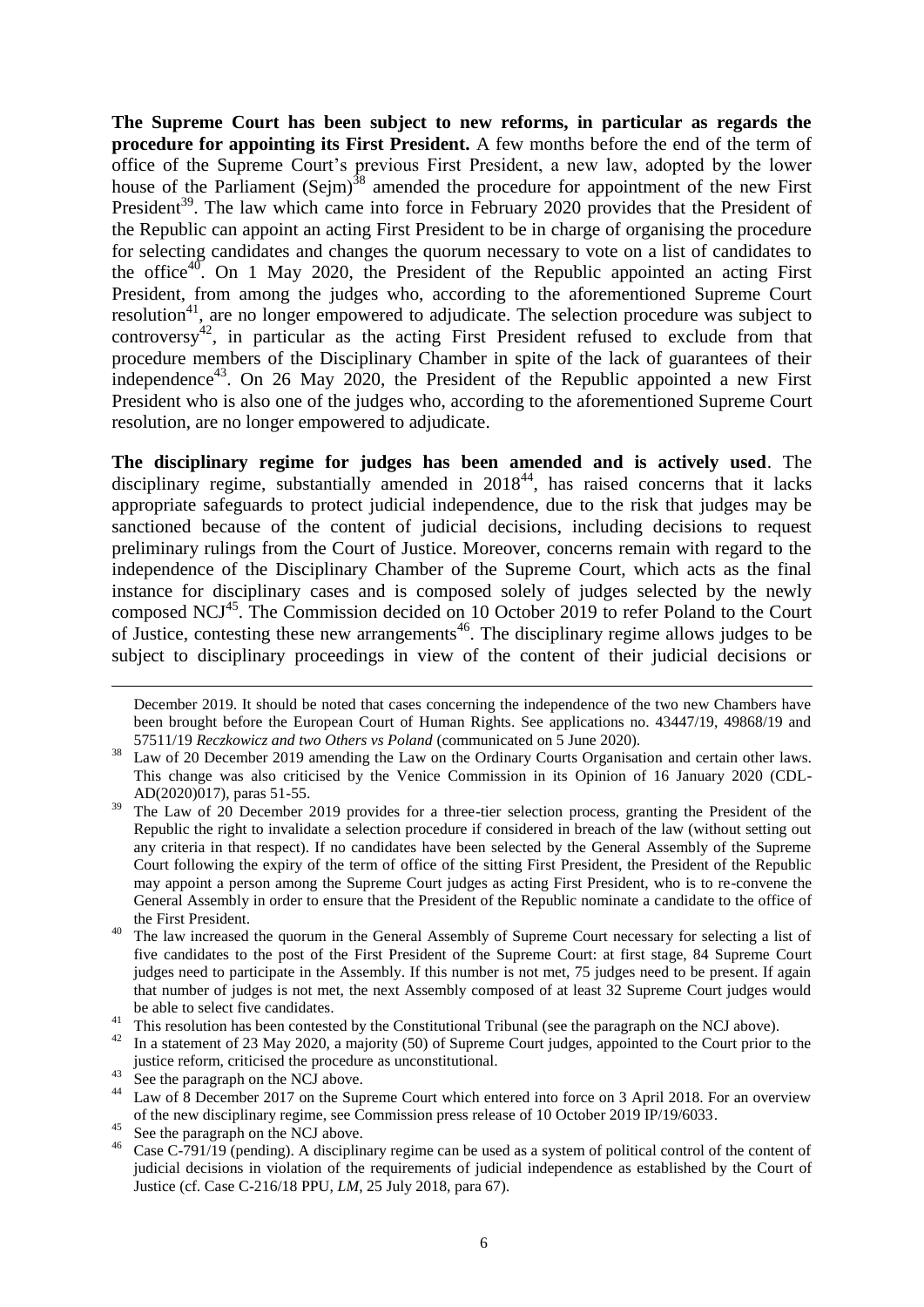statements they make about the functioning of constitutional bodies in Poland<sup>47</sup>. On 8 April 2020, following a request for interim measures, the Court of Justice ordered Poland to immediately suspend the application of the national provisions on the powers of the Disciplinary Chamber with regard to disciplinary cases concerning judges<sup>48</sup>. Following the order, the Disciplinary Chamber referred a question of law to the Constitutional Tribunal, contesting the constitutionality of Treaty provisions on which the interim measures order is based<sup>49</sup>. The law of 20 December 2019 further broadened the notion of disciplinary offence and increased the risk to judicial independence. This issue is an element of the new infringement proceedings launched by the Commission on 29 April  $2020^{50}$ . The new disciplinary regime and the law of 20 December 2019 have led courts of other Member States, in the context of judicial cooperation within the EU, to question the judicial safeguards of the Polish system<sup>51</sup>.

**Judges are subject to numerous new requirements.** The law of 20 December 2019 obliges all judges in Poland to disclose personal information, such as their membership in associations, functions in non-profit organisations or their membership and position in political parties prior to 29 December 1989. Such provisions raise concerns as regards the right to respect for private life and the right to protection of personal data as guaranteed by the Charter of Fundamental Rights of the EU and the General Data Protection Regulation<sup>52</sup>. These new requirements follow other requirements introduced in 2018 relating to the prolongation of the active service of ordinary court judges, which is now decided by the National Council for the Judiciary (NCJ). While this change was a response to the infringement proceedings<sup>53</sup>, it has not been sufficient to address the problem regarding the impact on judicial independence, due to the concerns relating to the NCJ.

**A general prohibition for Polish courts to challenge the powers of courts and tribunals, constitutional organs and law enforcement agencies has been introduced by the law of 20 December 2019**. The law prevents Polish judges from ruling on the lawfulness of judicial appointments and on a judge's power to perform judicial functions. The same prohibition

<sup>1</sup> In 2019, action was taken against judges who, following the Court of Justice ruling of 19 November 2019, publicly questioned the legitimacy of the NCJ and the validity of judicial appointments carried out at its request. For an overview of pending disciplinary investigations and proceedings, see e.g. Helsinki Foundation for Human Rights' report 'The Time of Trial. How do changes in justice system affect Polish judges?' of 24 July 2019; the 2019 Batory Foundation statement '*Pogłębiający się kryzys w Polsce. – Kiedy w Europie umiera praworządność'*.

<sup>&</sup>lt;sup>48</sup> Order of the Grand Chamber of 8 April 2020 in case C-791/19 R. In view of implementing the order, on 5 May 2020, the acting First President of the Supreme Court adopted Regulation no 55/2020 and the President of the Disciplinary Chamber adopted Regulation no 21/2020.

<sup>&</sup>lt;sup>49</sup> The question focuses on the assessment of compliance with the Constitution of the Republic of Poland of the provisions of the Treaty on European Union and the Treaty on the Functioning of the European Union as regards the scope of the obligation of a Member State to implement interim measures granted by the Court of Justice in matters concerning the system and the functioning of constitutional judiciary organs (file ref. No. P7/20).

<sup>&</sup>lt;sup>50</sup> Commission press release of 29 April 2020, IP/20/772.

<sup>51</sup> E.g. on 17 February 2020, the Karlsruhe Higher Regional Court suspended the execution of a European Arrest Warrant concerning a Polish citizen, raising concerns about the possibility of ensuring his right to fair trial. See: OLG Karlsruhe, order of 17 February 2020 – Aktenzeichen Ausl 301 AR 156/19. On 31 July 2020, the Court of Amsterdam made a request for a preliminary ruling in the context of execution of a European Arrest Warrant issued against a Polish citizen seeking clarifications regarding its obligations under EU law in the light of the recent changes in the Polish justice system. See: Rechtbank Amsterdam, order of 31 July 2020 – ECLI:NL:RBAMS:2020:3776 and Case C-354/20 PPU.

 $52$  Commission press release of 29 April 2020, IP/20/772.

<sup>53</sup> Judgment of the Court of Justice of the European Union of 5 November 2019, *Commission v Poland*,C-192/18.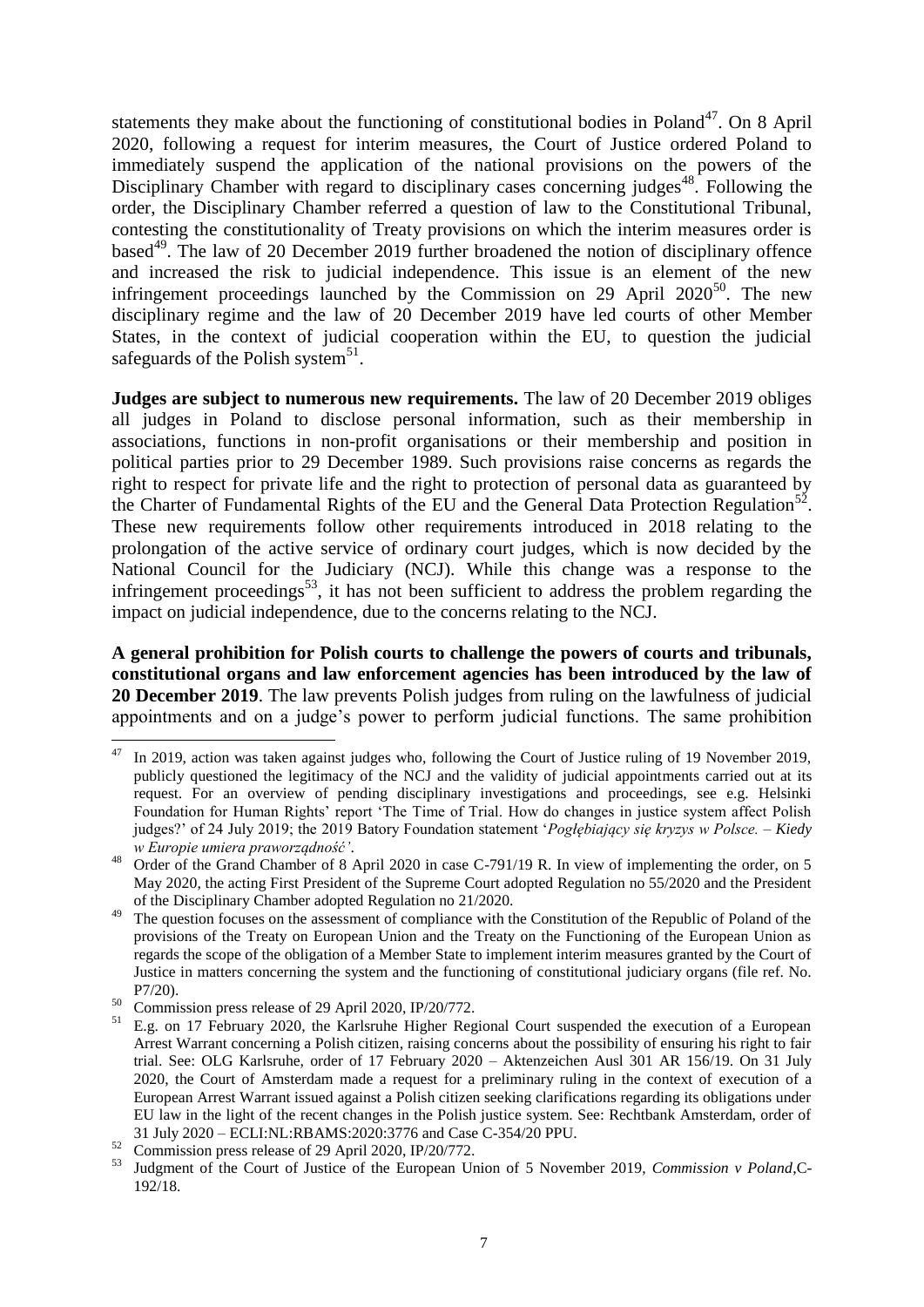applies to judges assessing the lawfulness of the composition of a hearing bench. These requirements have been challenged in the infringement proceedings launched by the Commission on 29 April  $2020^{54}$ . The same law introduced new limits on statements and actions that can be made by judges, courts and other independent bodies, who are now prohibited from challenging the powers of judicial and constitutional bodies as well as law enforcement agencies. The law imposes such a prohibition also as regards statements or actions of bodies of judicial self-governance that challenge judicial appointments. These changes have given rise to concerns of national institutions and the Venice Commission<sup>55</sup>. As regards the court presidents, following a dismissal of over 70 court presidents by the Minister of Justice no means have been proposed to remedy their situation<sup>56</sup>. A case concerning such dismissals has been brought before the European Court of Human Rights<sup>57</sup>.

**The fact that the Minister of Justice is at the same time the Prosecutor General raises particular concerns regarding the power to issue instructions in individual cases and to transfer prosecutors.** Following the reforms carried out in 2016, the position of Prosecutor General and that of Minister of Justice were merged. The Minister of Justice therefore directly wields the powers vested in the highest prosecutorial office, including the authority to issue instructions to prosecutors in specific cases. In 2019, the power of the General Prosecutor, or higher ranking prosecutors, to issue instructions<sup>58</sup> in individual cases (including not to prosecute) was used on several occasions, including in politically relevant cases<sup>59</sup>. This power has been subject to criticism including by the Venice Commission<sup>60</sup>. Furthermore, the Prosecutor General has the authority to decide on the secondment of prosecutors, without their consent and without providing justification, to another post for up to 6 months. Moreover, he can discretionally reattribute cases among prosecutors, which has equally given rise to concerns that political considerations could have an impact on the conduct of criminal proceedings $<sup>61</sup>$ .</sup>

## **Quality**

**Funding for the judiciary has seen a gradual increase since 2016.** Poland spends around EU average per inhabitant on courts. At the same time, Poland has one of the highest general government expenditures for the justice system (including prosecution and legal aid) as a percentage of  $GDP^{62}$ .

<sup>54</sup> Cf. Commission press release IP/20/772.

<sup>55</sup> Cf. Venice Commission (opinion CDL-AD(2020)017); OSCE-ODIHR (Urgent Interim Opinion JUD-POL/365/2019[AlC]); Ombudsman's opinion of 7 January 2020; the Supreme Court's opinions of 16 and 23 December 2019.

<sup>&</sup>lt;sup>56</sup> From August 2017 to February 2018, the Minister of Justice had the discretionary power to dismiss and appoint court presidents of all ordinary courts; cf. Paras 151-162 of the Reasoned Proposal.

<sup>57</sup> Applications no. 26691/18 *Broda vs Poland* and no. 27367/18 *Bojara vs Poland* (communicated on 2 September 2019).

<sup>&</sup>lt;sup>58</sup> The instructions are used in politically sensitive cases in which prosecutors become subject to disciplinary proceedings; cf. resolution of the Lex Super Omnia Association of 26 April 2020. Moreover, media stated that a number of individual instructions is not reported or put in writing in sensitive cases (cf. Gazeta Prawna '*21 osobistych instrukcji Zbigniewa Ziobry dla prokuratorów. Nie oznacza to, że nieformalnych nacisków w ogóle nie ma.*' of 2018; Gazeta Wyborcza '*Minister kontroli, nacisków i ręcznego sterowania. Zbigniew Ziobro dzieli i rządzi w resorcie sprawiedliwości.*' of 2019).

<sup>&</sup>lt;sup>59</sup> E.g. investigation concerning the Financial Supervisory Commission. See also the footnote above.

<sup>&</sup>lt;sup>60</sup> Venice Commission (opinion CDL-AD(2017)028); see also the association of prosecutors 'Lex Super Omnia' statements of 26 April and of 3 June 2020.

<sup>61</sup> Polish Ombudsman's communique regarding the case of prosecutor Krasoń of 2019.

<sup>62</sup> Figure 33, 2020 EU Justice Scoreboard.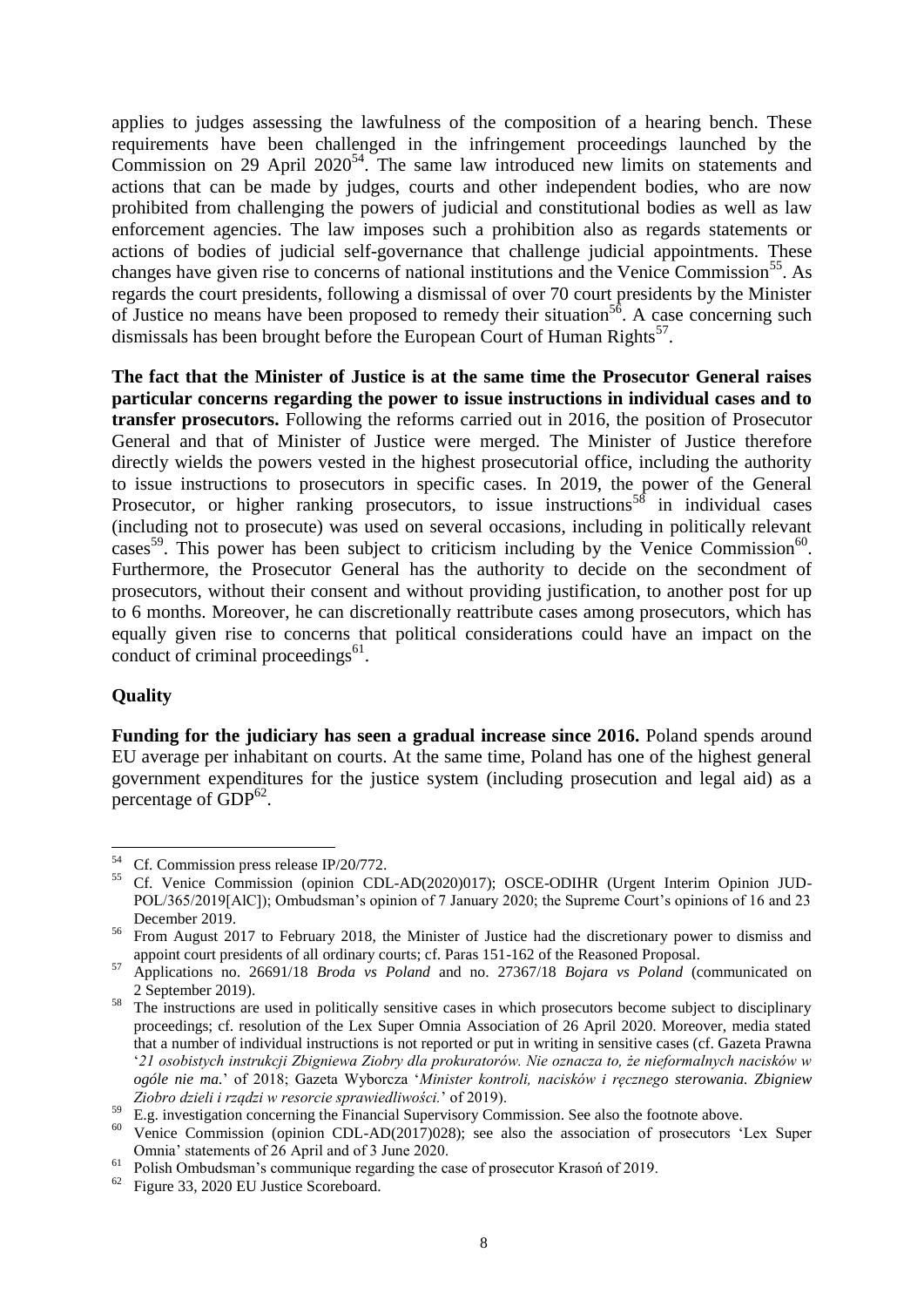**As regards human resources, a number of judicial posts remain vacant**. It is noted that prior to the changes in composition of the NCJ in 2018, the Minister of Justice delayed the publication of vacant posts in courts, which is a precondition for any person to apply to such a post. This was raised as an issue by the Ombudsman $^{63}$  and by representatives of judicial associations<sup>64</sup>, who argued that understaffed courts remain the main reason for their decreasing efficiency.

**There is room for improvement as regards digitalisation of the justice system.** Compared to previous years, Poland improved the availability of online information about the judicial system for the general public<sup>65</sup>. Although some important progress has been made, the need to introduce IT tools in the context of judicial procedures remains<sup>66</sup>. Calls for further efforts to digitalise courts came from associations of judges<sup>67</sup>, the Ombudsman<sup>68</sup>, and the National Bar Council<sup>69</sup>, who indicate that the lack of digitalisation became a recurrent issue during the time of COVID-19 pandemic.

**Reforms concerning legal aid, court fees and civil procedure have entered into force in 2019.** Free legal aid and free civil advice is available in Poland to any person who cannot afford to receive paid advice and who makes a declaration to that effect. There are also plans to gradually enable free mediation<sup>70</sup>. The National Bar Council expressed concerns over amendments to the code of civil procedure adopted in 2019 which would not contribute to an increase in the pace of judicial proceedings $^{71}$ .

## **Efficiency**

<u>.</u>

**The overall performance of ordinary courts is close to the EU average when it comes to length of proceedings.** However, in 2018, there was an increase in the estimated time needed to resolve litigious civil and commercial cases, as well as a deterioration of the rate of resolving such cases. Whereas the number of such cases has dropped, the number of pending

<sup>63</sup> Polish Ombudsman's statement of 9 October 2018 submitted to the Ministry of Justice.

<sup>64</sup> Prawo.pl '*Wakaty uderzają w sądy…najbardziej okręgowe*' of 2019.

<sup>65</sup> Figure 22, 2020 EU Justice Scoreboard.

<sup>&</sup>lt;sup>66</sup> The following possibilities currently exist: taking evidence with the use of technical devices enabling this activity to be performed remotely; replaying the recorded video and sound at the hearing; preparing minutes of a hearing or a court session using an audio or video recording device; sharing the content of the minutes and letters in electronic form via the ICT system supporting court proceedings or another teleinformation system used to make them available and possibility for the parties and participants of the proceedings to obtain recorded sound or image and sound from the case files; admittance of electronic evidence; electronic writ-of-payment proceedings; and making deliveries via the ICT system.

 $^{67}$  'Iustitia' association of judges' statement of 9 May 2020.

<sup>&</sup>lt;sup>68</sup> Ombudsman's letter of 9 June 2020 submitted to the Ministry of Justice.

<sup>&</sup>lt;sup>69</sup> The Bar resolution (2020) of 12 March 2020 (No. 155/20) with appendix.<br><sup>70</sup> Prayo pl (2019) 'Einansowe zachety maja motywować do korzystania z n

<sup>70</sup> Prawo.pl (2019) 'Finansowe zachęty mają motywować do korzystania z mediacji.'. Poland is also organising a wide range of activities to encourage the use of mediation (figure 20, 2020 EU Justice Scoreboard).

<sup>&</sup>lt;sup>71</sup> The resolution of the National Bar Council No. 61/2019. In particular, the National Bar Council underlines that the amendments introduce excessive formalism of procedure.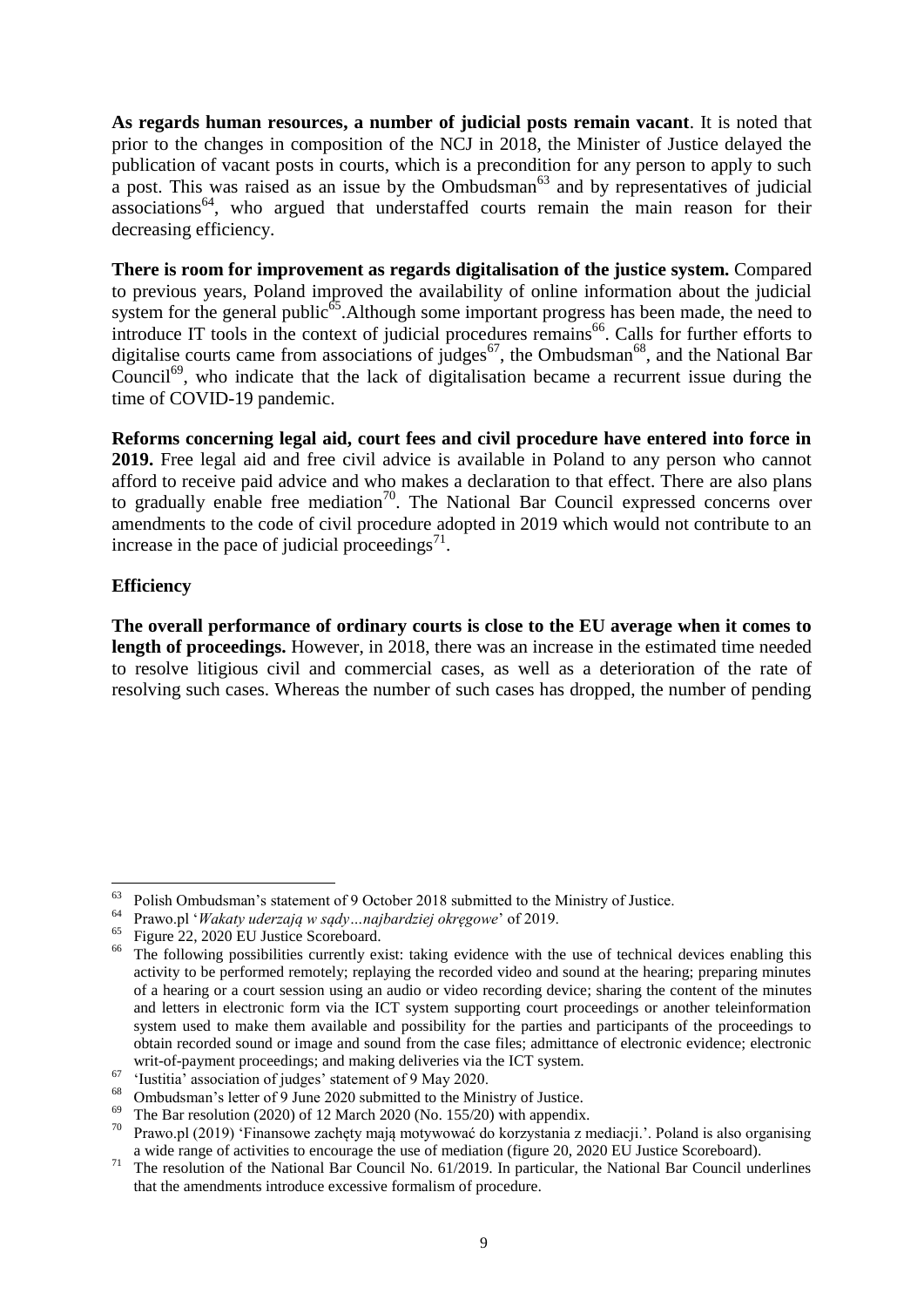cases increased<sup>72</sup>. Poland remains under enhanced supervision of the Committee of Ministers of the Council of Europe for the length of civil and criminal proceedings<sup>73</sup>.

**The performance of administrative courts is above the EU average.** A slight decrease is visible in the number of incoming administrative cases and in the estimated time needed to resolve them. The rate of resolving such cases remains above  $100\%$ <sup>74</sup>.

## **II. ANTI-CORRUPTION FRAMEWORK**

The legal and institutional framework to prevent and combat corruption is largely in place. The Central Anti-Corruption Bureau (CAB) is the specialised anti-corruption body. The CAB combines intelligence and police functions and can trigger both administrative and criminal proceeding. The planned Law on the 'Transparency of Public Life' aims to reorganise key preventive provisions into a single legal act. As part of this, certain elements, such as the current asset declaration systems and lobbying regulations will be amended.

**In the latest Corruption Perceptions Index of Transparency International, Poland scores 58/100 and ranks**  $12^{th}$  **in the European Union and**  $41^{st}$  **globally<sup>75</sup>. Eurobarometer** surveys show that the number of Polish respondents who consider corruption to be widespread in their country (59%) is lower than the EU average (71%) while 37% of people feel personally affected by corruption in their daily lives (EU average  $26\%$ )<sup>76</sup>. As regards businesses, 49% of companies consider corruption as widespread (EU average 63%) and 27% of companies consider that corruption is a problem when doing business (EU average 37%). Then, 43% of people find that there are enough successful prosecutions to deter people from corrupt practices (EU average 36%) while 26% of companies believe that people and businesses caught for bribing a senior official are appropriately punished (EU average  $31\%/77}$ .

**A planned initiative aims to further develop the anti-corruption legal framework**. Polish criminal law provides a solid basis for the investigation, prosecution and adjudication of corruption offences.<sup>78</sup> Poland also has a legal framework for preventing corruption, with several legal acts regulating issues of ethics and integrity in the public sector<sup>79</sup> as well as disclosure obligations for assets and conflicts of interest<sup>80</sup>. Nevertheless, a number of

Figures 3, 7, 11 and 14, 2020 EU Justice Scoreboard. The number of incoming civil and commercial litigious cases remained high in recent years (figure 3, 2020 EU Justice Scoreboard). Despite an increase of pending civil, commercial, administrative and other cases in first instance in comparison to 2012, their clearance rate did not significantly drop in 2018 (figures 10 and 13, 2020 EU Justice Scoreboard).

<sup>73</sup> Council of Europe CM/Del/Dec(2018)1331/H46-19: H46-19 Bąk (Application No. 7870/04), Majewski (Application No. 52690/99), Rutkowski and Others (Application No. 72287/10) and Jan Załuska, Marianna Rogalska and 398 other applications (Application No. 53491/10) v. Poland.

 $74$  Figures 8, 9 and 12, 2020 EU Justice Scoreboard.

<sup>75</sup> Transparency International (2020), Corruption Perceptions Index 2019.

 $^{76}$  Special Eurobarometer 502 (2020).<br><sup>77</sup> Elash Eurobarometer 482 (2010).

Flash Eurobarometer 482 (2019).

<sup>78</sup> GRECO EU Anti Corruption Report 2014; GRECO Third Evaluation Round, Evaluation report, recommendation iii.

 $79$  Relevant laws include: the Law of 21 August 1997 on Restriction of Business Activity by Persons Performing Public Duties; the Law of 6 September 2001on Access to Public Information; the Law of 7 July 2005 on Lobbying Activity in the Law making Process; and the Law of 21 August 1997 on Restriction of Business Activity by Persons Performing Public Duties.

These include the Law on the Civil Service of 21 November 2008, the Law on employees of the Government offices of 16 September 1982 and the Law on public procurement of 29 January 2004.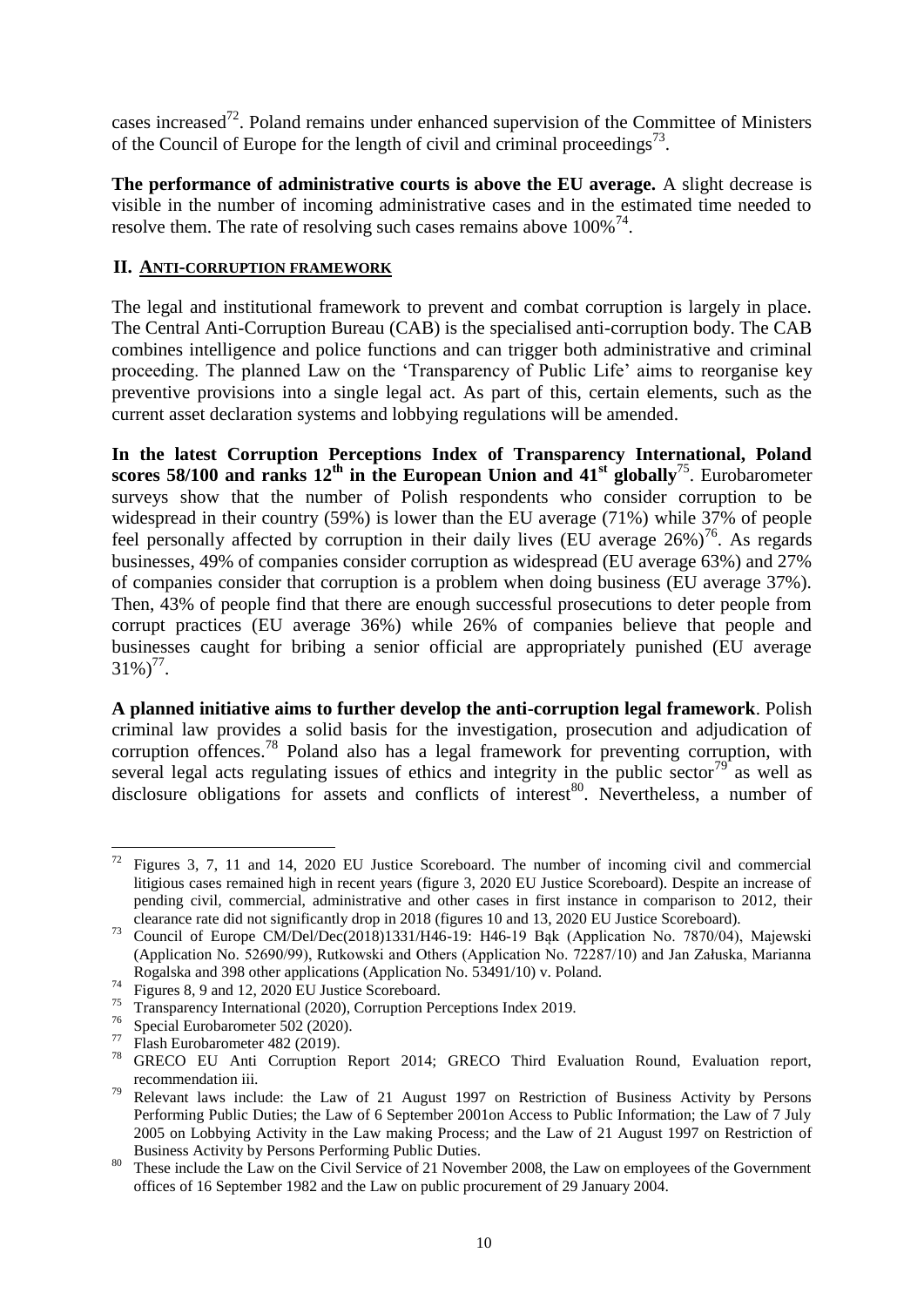concerns have been raised, in particular as regards conflict of interest and asset disclosure $81$ . A new Law on the Transparency of Public Life is currently in an advanced preparatory stage, aiming to reinforce existing anti-corruption mechanisms and incorporate transparency principles into one single act. A further objective of the law is to repeal certain existing acts to standardise the current asset declaration system and rules. The proposal also aims to amend existing rules on lobbying and the law on access to public information, and enhance measures to protect whistleblowers $^{82}$ .

**Changes to the Criminal Code were proposed.** A June 2019 draft law amending the Criminal Code $83$  was on 14 July 2020 considered unconstitutional by the Constitutional Tribunal<sup>84</sup>. It proposed changes to the definition of a person performing a public function, and it would have introduced a broader definition of a "person performing a public function" to include, amongst others, a domestic or foreign organisational unit disposing of public funds, board members or representatives of state-owned enterprises, and entities whose share capital is owned by central or local government in excess of 50%. Other proposed changes would have included raising sanctions for active and passive bribery offences connected to high-value assets. Nonetheless, mechanisms such as the "non-punishment" clause would have remained, providing that a person giving a bribe, is not punishable if they voluntarily notify law enforcement authorities of the crime. Concerns about elements of the immunities regime and its impact on the prosecution of corruption-related offences has been raised by Council of Europe's Group of States against Corruption (GRECO)<sup>85</sup>.

**The Central Anti-Corruption Bureau (CAB) is the specialised anti-corruption body.** The CAB combines intelligence and police functions and can trigger both administrative and criminal proceedings<sup>86</sup>. The detection of corruption is part of its core functions, and in cases of reasonable suspicion the CAB can conduct criminal investigations. It has the competence to verify asset declarations and control public procurement decisions. It is also charged with monitoring non-compliance with incompatibility rules regarding outside business activity restrictions by public officials and initiating procedures for the return of unfairly obtained benefits. The CAB also has a preventive role and oversees the coordination of the Governmental Anticorruption Programme for 2018-2020 whose general objectives include improving anti-corruption regulations, and enhancing cooperation and coordination between law enforcement authorities. The Head of the Bureau is appointed by the Prime Minister for a term of four years. The CAB works under the authority of the Prime Minister and of a designated 'Minister-coordinator for special services'<sup>87</sup>. Under the current legal framework, this appointment procedure and the office's subordination to the executive has raised concerns as regards the CAB's independence and ultimate independence from executive power.<sup>88</sup>

<sup>81</sup> <sup>81</sup> GRECO Fifth Evaluation Round– Evaluation report.

<sup>&</sup>lt;sup>82</sup> GRECO The Second Addendum to the Second Compliance Report, para 27.

<sup>83</sup> The Law of 13 June 2019 amending the Criminal Code and certain other laws, was sent by the President to the Constitutional Tribunal on 28 June 2019 within the framework of preventive constitutional control.

<sup>&</sup>lt;sup>84</sup> The Constitutional Tribunal considered that the amendments to the Criminal Code were adopted following a procedure which did not comply with the internal rules of the Sejm governing legislative work.

<sup>85</sup> GRECO Fifth Evaluation Round - Evaluation report, recommendation xii, para 87.

<sup>&</sup>lt;sup>86</sup> Established by the Law on the Central Anti-Corruption Bureau of 9 June 2006.

<sup>87</sup> The CAB is an office of the Government administration whose head is himself a central authority of that administration. The Head is appointed for 4 years by the Prime Minister renewable once and supervised by him/her through the Minister specially appointed as Coordinator of the Special Services. GRECO Fifth Evaluation Round – Evaluation report, para 34.

<sup>88</sup> GRECO Fifth Evaluation Round – Evaluation report, para 78.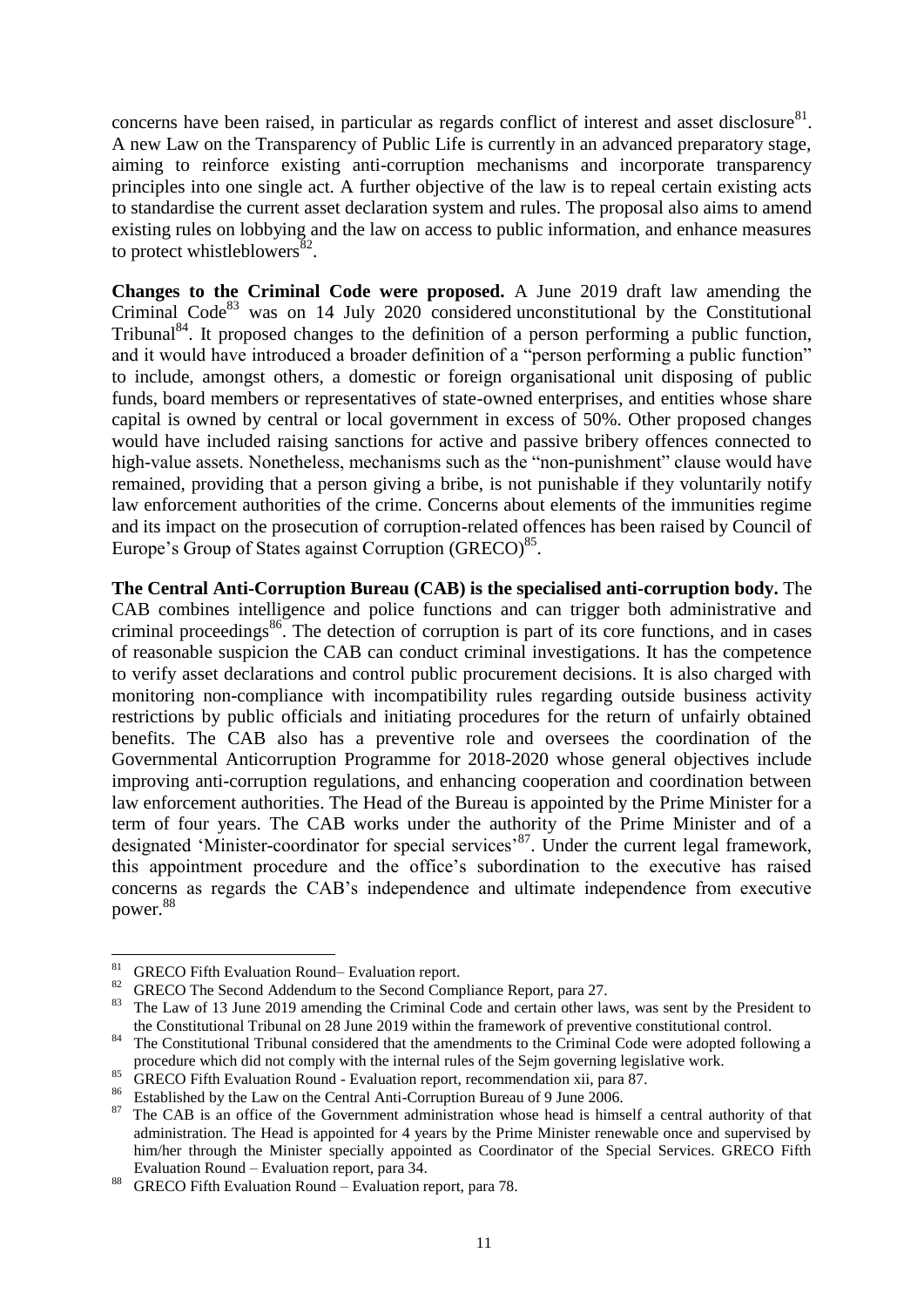**Issues of ethics and integrity in the public sector, and conflicts of interest are currently regulated by several basic acts**. The main legal act promoting integrity is the Law on Restrictions on Conduct of Business Activities by Persons Performing Public Functions, which prohibits certain activities, and limits business shareholdings and membership in various boards. The ordinance on the ethical framework for the civil service sets the ethical standards for the public administration, but does not cover top executives, whose conduct is broadly regulated by the constitution. Ministries also address integrity in their ranks to different extents. GRECO has underlined the potential benefits of a more coherent policy and recommended the elaboration of a general integrity plan, the development of a code of conduct with robust supervision and sanctioning mechanisms, and awareness raising on integrity matters<sup>89</sup>. In addition, several other legal texts provide for an obligation to report specific situations of conflicts of interest, but without clear coordination or consolidation into  $\alpha$  single framework<sup>90</sup>. Whilst there is no legal definition of conflicts of interest in commonly binding laws, the Code of Administrative Procedures is covering conflicts of interest for public officials. For ministers and other senior officials, these are limited to certain specific situations involving property interests<sup>91</sup>. In 2019, the CAB examined 2477 conflict of interest issues in the Ministries of Health and Defence (4581 in 2018), covering 2187 persons (2110 in 2018) with 3 cases referred to the Prosecutor's office<sup>92</sup>.

**There is no unified legislation or centralised submission and monitoring system for asset declarations.** Members of Parliament submit asset declarations in accordance with the Law on the discharge of their duties by Sejm deputies and Senators of May 1996. The Law on Restrictions on Conduct of Business Activities by Persons Performing Public Functions prescribes the yearly disclosure of financial and economic activities for top executive functions. However, the legislation is applied in practice to politicians at all levels, concerns exist over the divergent systems and the frameworks to guarantee the publication of declarations<sup>93</sup>. In 2019, the CAB carried out 90 asset declaration controls (69 in 2018), 364 pre-control analyses (330 in 2018) and 341 control cases (320 in  $2018$ )<sup>94</sup>. However, amendments to the Law on the Exercise of the Mandate of a Deputy and Senator, meant to extend the catalogue of obliged persons and the scope of information included, are currently being challenged before the Constitutional Tribunal. Whilst welcoming the existence of obligations, GRECO has stated that Poland's arrangements for asset declarations need to be strengthened and complemented with an independent and effective review mechanism<sup>95</sup>. In this regard, a draft law with a new declaration of assets form is being prepared and the CAB is developing a unified system to address the lack of electronic and automated methods of submitting and controlling declarations<sup>96</sup>.

**Measures exist to regulate lobbying and 'revolving doors' and certain provisions allow for the protection of whistleblowers.** The Law on Lobbying Activity in the Law-making Process broadly defines lobbying, establishes a public register, and determines obligations and sanctions for unregistered activities. However, the law's provisions restrict the concept of lobbying to the process of law making. GRECO has recommended that interactions by

<sup>&</sup>lt;sup>89</sup> GRECO Fifth Evaluation Round – Evaluation report, recommendations i, ii iii and ix.

 $^{90}$  See footnote 77.

<sup>&</sup>lt;sup>91</sup> GRECO Fifth Evaluation Round – Evaluation report, para 53.

<sup>&</sup>lt;sup>92</sup> Central Anti-Corruption Bureau Annual Report 2019.

<sup>&</sup>lt;sup>93</sup> GRECO Fifth Evaluation Round – Evaluation report, paras 66-72.<br><sup>94</sup> Cantral Anticompation Burgey, Annual Bancti 2010 av. 22, 25, 28.

<sup>&</sup>lt;sup>94</sup> Central Anticorruption Bureau, Annual Report 2019 pp. 23, 25, 28.

<sup>&</sup>lt;sup>95</sup> GRECO Fifth Evaluation Round– Evaluation report, recommendations x and xi, paras 72 and 78.<br><sup>96</sup> The Government Anticorruption Programme for 2018 2020.

The Government Anticorruption Programme for 2018-2020.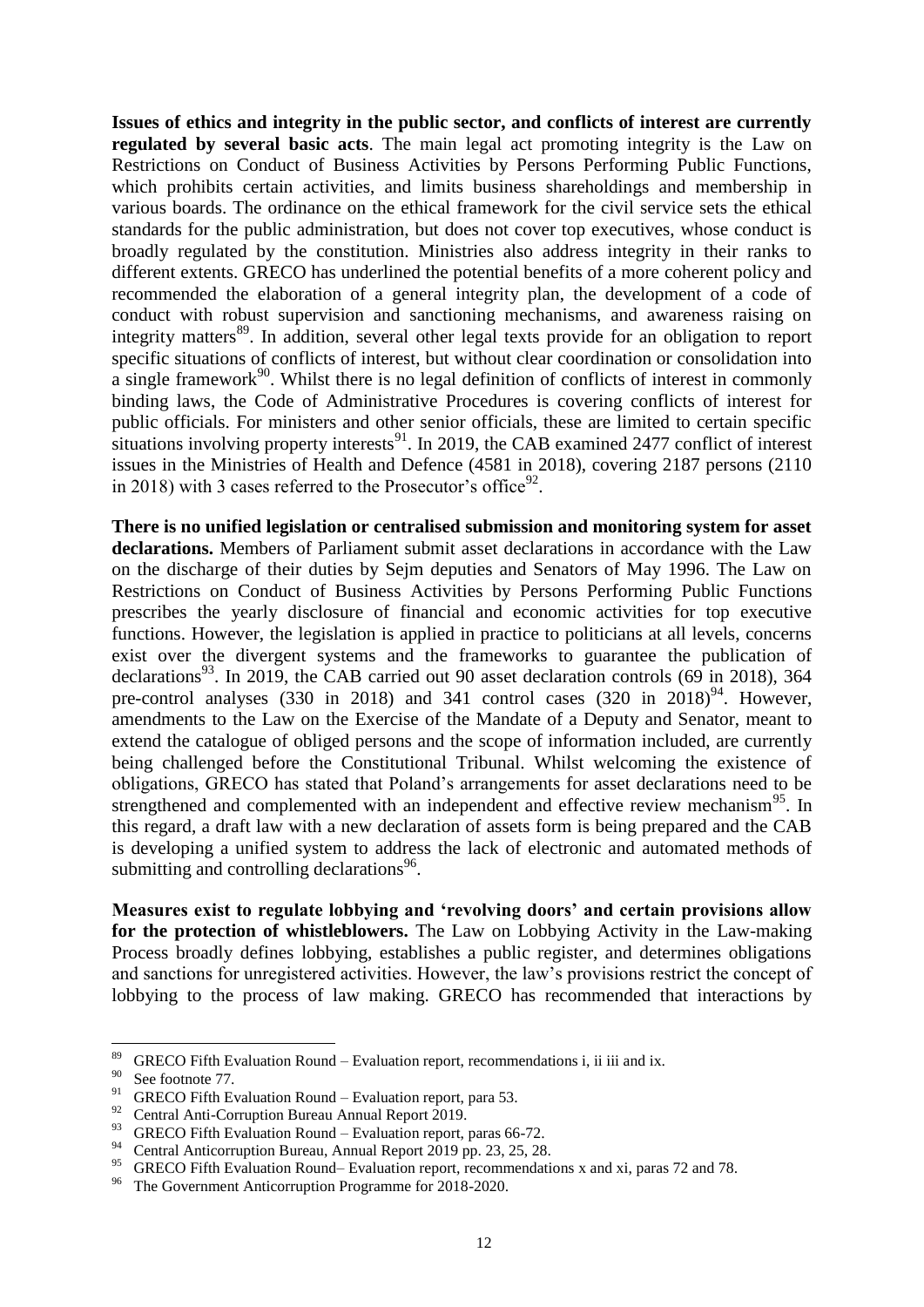parliamentarians with lobbyists be made more transparent,<sup>97</sup> that detailed rules be introduced for interactions with lobbyists, and that sufficient information about the purpose of these contacts be disclosed<sup>98</sup>. 'Revolving doors' are regulated by a cooling-off period of one year but this is limited to entities for whom an official issued specific decisions. Whilst plans exist to extend the period, a broadening of the scope of application has also been recommended $99$ . Certain legal acts include provisions for whistleblower protection, yet there is no specific legislation on the matter and the need to strengthen protections of reporting persons has been underlined $100$ .

## **III. MEDIA PLURALISM**

The legal framework concerning media pluralism is based both on constitutional safeguards and sectorial legislation. The Constitution guarantees the independence of the national media authority - the National Broadcasting Council (KRRiT) - and the competences of the regulator are further specified by the 1992 Broadcasting  $Law<sup>101</sup>$ . With regard to the framework for journalists' protection, freedom of expression is constitutionally protected<sup>102</sup>. At the same time, however, the Criminal Code includes offences of insulting State symbols, senior public officials and religion. The Constitution also guarantees the right of citizens to be informed about the activities of public authorities<sup>103</sup>. This right is further specified in the Law of 6 September 2001 on access to public information  $104$ .

**The legal framework provides safeguards for the independence of the media regulator.** The Constitution<sup>105</sup> gives the National Broadcasting Council (KRRiT) the role of safeguarding freedom of speech, the right to information and the public interest in radio and television broadcasting. Its members are appointed by the Parliament and the President of the Republic. They may not belong to a political party, trade union or perform public activities incompatible with the dignity of their function. The Broadcasting Law includes a specific list of KRRiT's competences. The revised Audiovisual Media Services Directive (AVMSD)<sup>106</sup> sets out a range of specific guarantees for the independence and effectiveness of national media regulators. Poland is currently in the process of transposing the revised AVMSD, during which some further alignments of the national legislation with the EU framework might be proposed and could be adopted in early autumn  $2020^{107}$ .

**The Polish media regulator might still be subject to political influence.** The MPM 2020 reported medium risk with regard to the independence and effectiveness of the Polish media regulatory authority<sup>108</sup>, assessing that the appointment procedures for the National Broadcasting Council (KRRiT) have not effectively limited the risk of political influence

<u>.</u>

 $97$  GRECO Fourth Evaluation Round – Evaluation report, recommendation i. Paragraph 11 of the 2nd addendum to the second compliance report states that this recommendation still has not been implemented.

<sup>98</sup> GRECO Fifth Evaluation Round– Evaluation report, recommendation vi, para 44.

<sup>&</sup>lt;sup>99</sup> GRECO Fifth Evaluation Round – Evaluation report, recommendation viii and para 65.

<sup>&</sup>lt;sup>100</sup> United Nations Convention Against Corruption (2015) Implementation Review Group (cycle 1) and OECD Poland: Follow up to the Phase 3 Report and Recommendations.

<sup>&</sup>lt;sup>101</sup> The Law of 29 December 1992 on the Broadcasting.

<sup>102</sup> Article 54 of the Constitution.

<sup>&</sup>lt;sup>103</sup> Article 61 of the Constitution.

<sup>&</sup>lt;sup>104</sup> Between 2019 and 2020 Poland fell by three places in the Reporters Without Borders World Press Freedom Index, now registering at 62nd position worldwide.

<sup>&</sup>lt;sup>105</sup> Articles 213-215 of the Constitution.

<sup>&</sup>lt;sup>106</sup> Directive (EU) 2018/1808 of 14 November 2018.

<sup>&</sup>lt;sup>107</sup> Information received in the context of the country visit to Poland.<br><sup>108</sup> As regards the independence of the Office of Electronic Communi

As regards the independence of the Office of Electronic Communications, see section IV.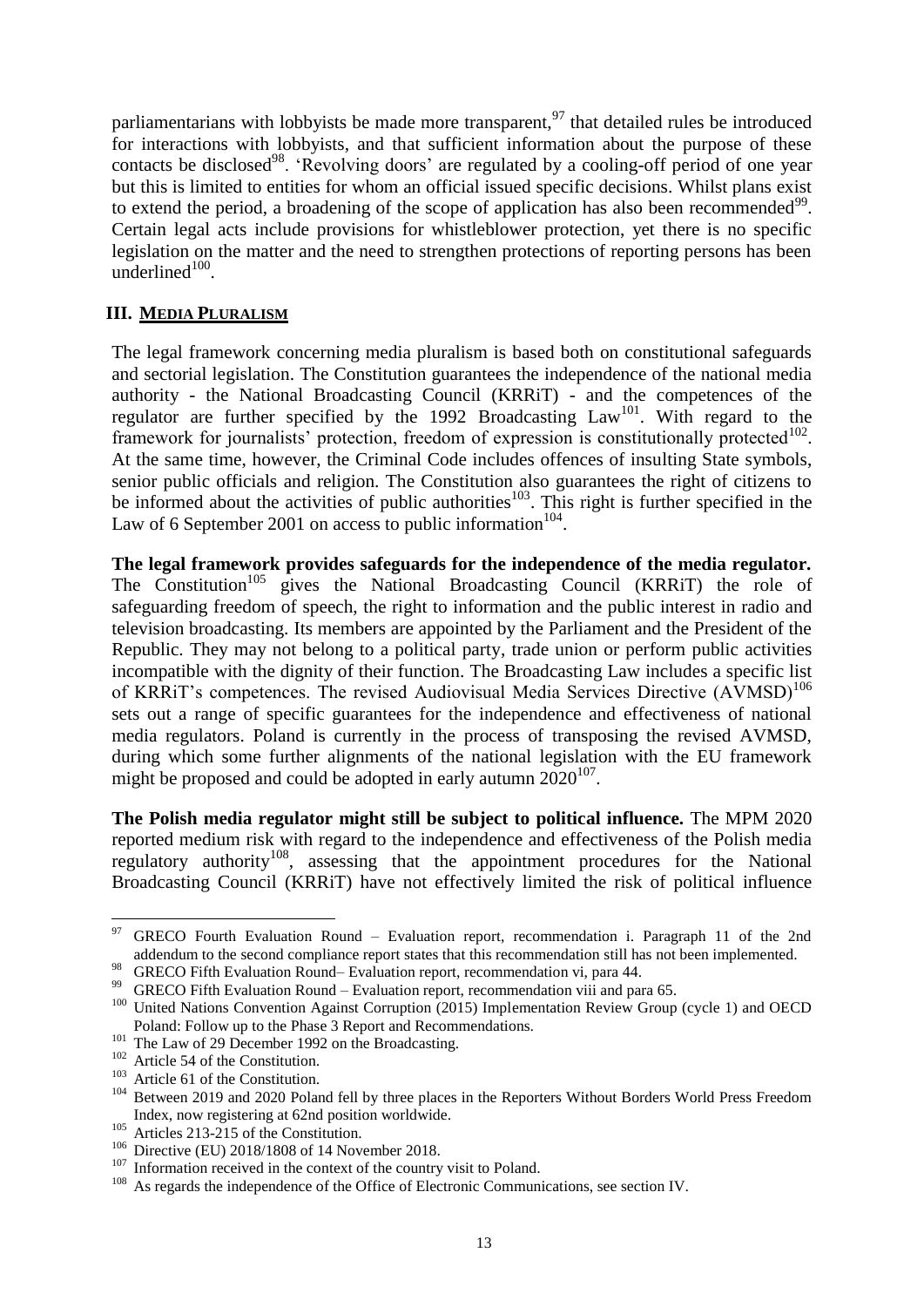over the media. For instance, no electoral monitoring was ordered to analyse media coverage of the 2019 electoral campaigns to European and national Parliaments. Similarly, in the case of the 2020 presidential campaign, as reported by OSCE's Office for Democratic Institutions and Human Rights (ODIHR), the KRRiT did not ensure independent monitoring of the campaign $109$ . In addition, as a result of the 2016 reform $110$ , some of the competences of KRRiT were taken away and assigned to the newly established National Media Council  $(RMN)^{111}$ , which is now in charge of appointing and removing management and supervisory boards of the Polish Television (TVP), Polish Radio and Polish Press Agency. In December 2016, the Polish Constitutional Tribunal considered the exclusion of KRRiT from the process of appointment of the public media's management as unconstitutional<sup>112</sup>. The judgment remains to be implemented $113$ .

**The legal framework concerning the transparency of media ownership in Poland is not equally applicable to all media actors.** In particular, there are no sector-specific provisions on transparency of news media ownership. Due to this fact, the MPM 2020 has assessed transparency of media ownership in Poland to be at medium risk, noting however, that some specific rules are in place in the broadcasting sector. These refer to disclosure of information to the public body KRRiT.

**There is a lack of regulatory safeguards limiting political control over media outlets in Poland**. Such safeguards concern rules on conflicts of interest between owners of media and the ruling parties, partisan groups or politicians<sup>114</sup>. The CBOS survey from 2019 shows that the perception of political bias in the media is widespread<sup>115</sup>. Nevertheless, as recognised by the MPM 2020, owners of the largest media in Poland have no open affiliation with political parties, and most of the news media, including digital outlets, promote distinct political views.<sup>116</sup> It appears that during the 2020 presidential campaign, the governing coalition referred to possible legislative changes concerning the concentration of foreign-owned media outlets<sup>117</sup>. If such changes were to materialise, they could have implications for media pluralism and for the internal market of the EU.

**Criminal law provisions may affect certain aspects of the framework for journalists' protection and activities.** The Criminal Code includes offences of insulting State symbols, senior public officials and religion. Imprisonment (of maximum 1 year) is among the possible sanctions for defamation<sup>118</sup> which occurs by means of mass communication<sup>119</sup>. As mentioned

<sup>&</sup>lt;sup>109</sup> Statement of preliminary findings and conclusions of the ODIHR Special Election Assessment Mission

<sup>&</sup>lt;sup>110</sup> Sejm's official communique of 7 July 2016.

<sup>&</sup>lt;sup>111</sup> *Ibidem*. According to Law on the National Media Council, the Council consists of five members, three of them appointed by the Sejm and two by the President for term of six years. The President of Poland appoints members of the Council from candidates nominated by the largest parliamentary opposition groups.

<sup>&</sup>lt;sup>112</sup> Judgment of the Constitutional Tribunal of 13 December 2016 in case K 13/16.

<sup>113</sup> Ombudsman's communique of 3 February 2020.

<sup>114</sup> 2020 Media Pluralism Monitor.

<sup>115</sup> Press.pl, 'CBOS: dla większości badanych media nie są bezstronne, najgorzej wypada TVP' (as referred to in the 2020 Media Pluralism Monitor).

<sup>&</sup>lt;sup>116</sup> Information gathered in the context of the country visit; MPM 2020, page 12.

<sup>&</sup>lt;sup>117</sup> Reuters.com, 'Poland to propose limits on foreign media soon, Kaczynski says'. More recently, a representative of the governing party dealing with media issues confirmed that the draft legislation will be tabled in Autumn (WirtualneMedia 'Lichocka: jesienią Sejm zajmie się dekoncentracją mediów. Czarnecki: trzeba będzie odkupywać je od Niemców').

<sup>&</sup>lt;sup>118</sup> CMPF's mapping of decriminalisation of defamation.

<sup>&</sup>lt;sup>119</sup> According to the Polish authorities. The Polish authorities also specified that there is no criminal liability if allegations regarding persons holding a public office are true and that in a vast majority of cases financial penalties have been imposed and imprisonment only in a negligible percentage of cases.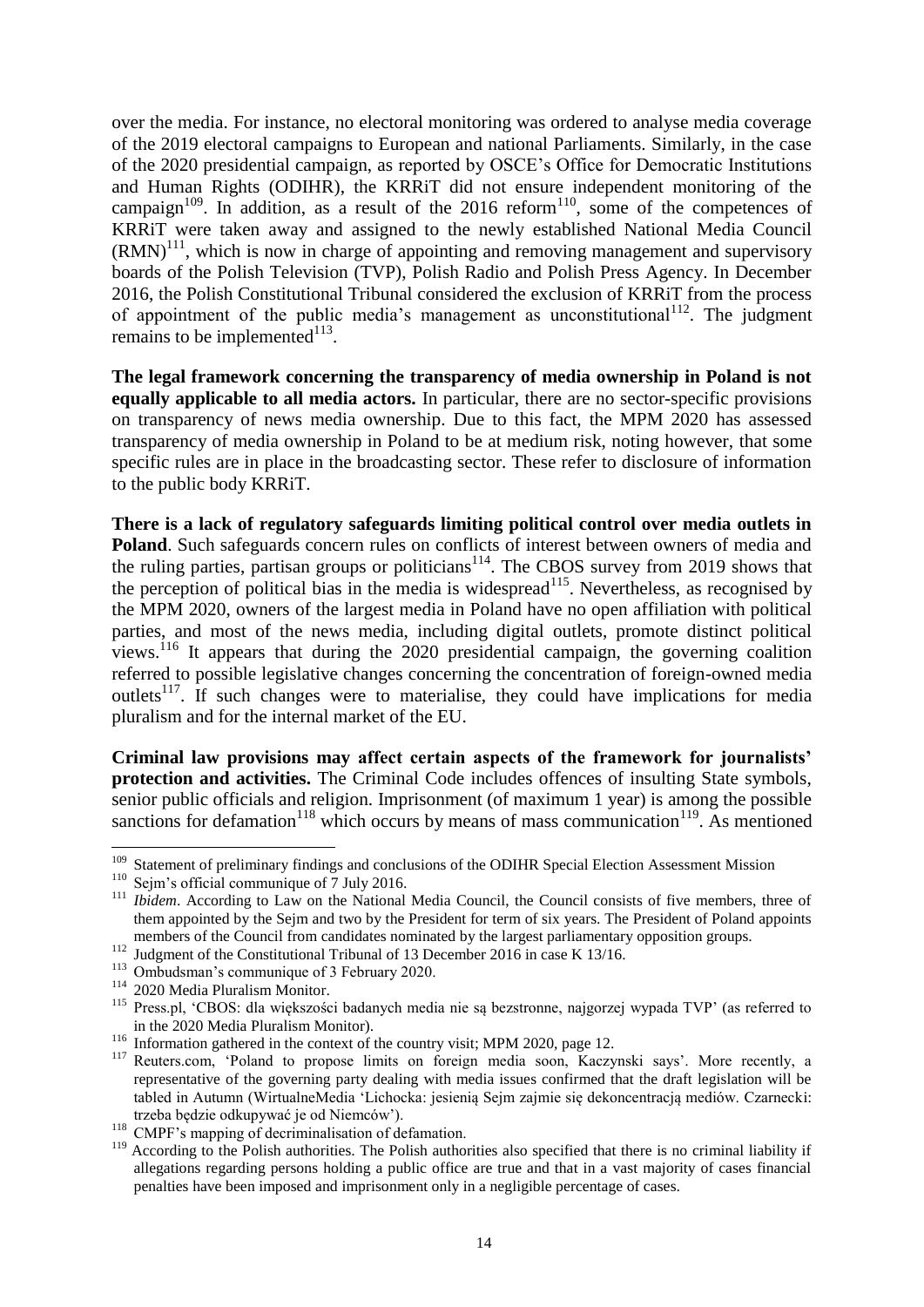by some representatives of journalists, this regime has been subject to the long lasting criticism as the issue of defamation could be sufficiently tackled on the basis of the civil liability framework<sup>120</sup>. In this context, the MPM 2020 also notes that the self-regulatory measures that could contribute to the strengthening of the position of journalists have not been implemented effectively in Poland. On a positive note, the Law on the Press was amended and it no longer obliges journalists to follow the editorial line of a particular title. The Law now gives the possibility to a journalist to reject a binding instruction if it contradicts the principles of fairness, objectivity and professional accuracy. With regard to safety of journalists, the Council of Europe's Platform to promote the protection of journalism and safety of journalists published two alerts concerning Poland in 2019 and six in 2020. The alerts have been classified under the category of harassment of journalists and the category of acts having chilling effects on media freedom<sup>121</sup>. As regards digital safety of journalists, the MPM 2020 reports occasional cases where journalists were threatened through surveillance by the police and intelligence services as well as cases of using journalists' telecom or internet data without prior notification<sup>122</sup>.

**The current legal framework recognises the right of access to public information. However, there have been recurring cases of refusing such access.** The Law of 6 September 2001 on access to public information requires state authorities (and other entities) to make available any information on public matters. Under the Law, the right to public information includes the right to obtain such information containing up-to-date knowledge of public matters without delay. Classified information is excluded from this rule. With regard to application of this right in practice, the MPM 2020 reports cases where access to information has been denied at the local level, especially as regards information about activities of local and regional government or planned investments. Other cases of denial included denying journalists access to debates about educational and judicial reforms.

#### **IV. OTHER INSTITUTIONAL ISSUES RELATED TO CHECKS AND BALANCES**

Poland is a representative democratic republic with a directly elected President, a bicameral Parliament<sup>123</sup> and a Constitutional Tribunal in charge of constitutional review of laws. The Sejm has the final decision-making power when adopting laws. The President of the Republic, the Senate, a group of 15 deputies, the Council of Ministers and a group of at least 100.000 citizens have the right to propose new legislation. The independent Ombudsman is tasked with safeguarding the freedoms and rights of persons and citizens specified in the Constitution and other normative acts.

## **In the period of 2015-2019, the expedited adoption of legislation was widely used, with important examples including significant structural reforms of the judiciary.** As regards

 $120$  Information received in the context of the country visit to Poland.

<sup>&</sup>lt;sup>121</sup> With regard to safety of journalists, the 2020 alerts concern: 1) the lawsuit concerning the protection of personal rights filed against the publisher and journalists with regards to the content of an investigative article; 2) the accusations towards a photojournalist with regard to breaking social distancing measures, while he was taking pictures of the protest against the leader of the ruling party; 3) the criminal investigation against a journalist alleging her of "unauthorised distribution of messages from a public trial before they were disclosed in court proceedings"; 4) the vandal attack on the editorial office of a publishing house in Warsaw; 5) managerial sanctions of the public radio towards a journalist who refused to broadcast discriminatory information.

<sup>&</sup>lt;sup>122</sup> In line with Council of Europe recommendations, a comprehensive legislative framework that enables journalists and other media actors to contribute to public debate effectively and without fear (Recommendation CM/Rec(2016)4 of the Committee of Ministers of the Council of Europe).

<sup>&</sup>lt;sup>123</sup> The Parliament is composed of the Sejm (the lower chamber) and the Senate (the higher chamber).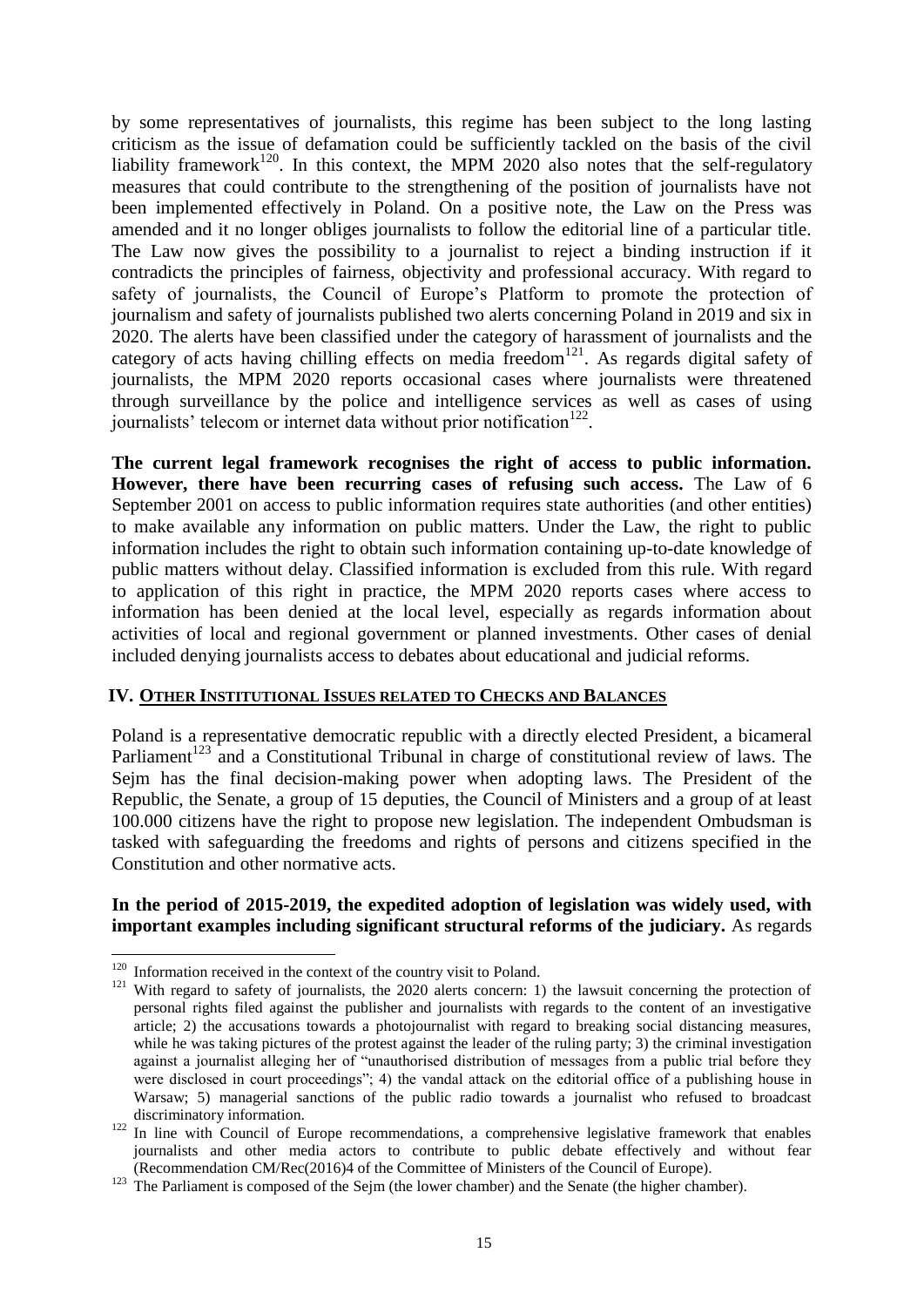the legislation on justice reforms, Parliament spent on average 18 days on each law<sup>124</sup>. In particular, concerns have been raised over the expedited procedure applied by the legislator in December 2019 to adopt controversial changes in the laws on the judiciary, including the way the changes to the initial draft were proposed in the legislative process. The Supreme Court has considered that this violated the rules of good legislation<sup>125</sup>. The Venice Commission and OSCE have on several occasions underlined the importance of thorough deliberations of legislative proposals and amendments, including meaningful consultations with stakeholders, experts and the civil society, and a dialogue with the political opposition<sup>126</sup>. It should be noted that public consultations are mandatory only in case of a legislative proposal lodged by the Council of Ministers, while judicial reforms were initiated by members of Parliament, for which no consultation is necessary<sup>127</sup>.

**On 20 March 2020, the Government introduced a state of epidemic to face the COVID-**19 **pandemic**<sup>128</sup>. Stakeholders have expressed concerns about the measures imposed in that context in view of their impact on fundamental rights and presidential elections<sup>129</sup>. The state of epidemic is still in force although restrictions are being gradually lifted. Certain measures adopted in order to tackle the state of epidemic adversely affect terms of office of specific state authorities<sup>130</sup>, including the Office of Electronic Communications for which the European Commission launched infringement proceedings<sup>131</sup>.

**Supreme Court judges appointed under the 2017 reform are empowered to review ordinary courts' rulings in certain cases dating back 20 years.** Under the new extraordinary appeal procedure, the new Chamber of the Extraordinary Control and Public Affairs is empowered to overturn fully or in part any final judgment delivered by ordinary courts in the past 20 years, subject to some exceptions. The power to lodge the appeal is vested *inter alia* in the Prosecutor General and the Ombudsman. According to the information available, most of the proceedings so far have been lodged by the Prosecutor General<sup>132</sup>. Concerns have been expressed that this procedure can be used also for what could

 $124$  Counted from the time of a draft legislation being tabled in Parliament to its being adopted with the final effect by the Sejm; based on the data provided on the website of the Sejm indicating the legislative proceedings on laws.

<sup>&</sup>lt;sup>125</sup> As set out in the Supreme Court's opinions (e.g. opinions of 16 and 23 December 2019).

<sup>&</sup>lt;sup>126</sup> Venice Commission's opinions CDL-AD(2020)017, para. 18; CDL AD(2016)026-e, paras. 21-22; OSCE-ODIHR (Urgent Interim Opinion JUD-POL/365/2019[AlC]), para. 30.

<sup>&</sup>lt;sup>127</sup> The practice of using an accelerated procedure for adopting laws regulating important aspects of the legal or political order is generally dissuaded by bodies such as the Venice Commission (cf. Checklist (CDL-AD(2019)015) para. 75).

<sup>&</sup>lt;sup>128</sup> Regulation of 20 March 2020 of the Minister of Health concerning the introduction, within the borders of the Republic of Poland, of the state of epidemic. The state of epidemic has no pre-fixed duration and can be prolonged by the Government.

<sup>&</sup>lt;sup>129</sup> Under the Constitution, fundamental rights can be limited only in case of declaration of the state of emergency, which has not been declared. Presidential election did not take place as initially planned. See e.g. statements of the Ombudsman on measures counteracting the COVID-19 epidemic: https://www.rpo.gov.pl/pl/kategoria-tematyczna/koronawirus-i-epidemia-w-polsce.

<sup>&</sup>lt;sup>130</sup> One of the measures empowered the Prime Minister to arbitrarily and prematurely terminate the term of office of any member of the Social Dialogue Council. On 26 May 2020, the President of the Republic lodged a request with the Constitutional Tribunal, requesting it to declare the unconstitutionality of the legislation concerned (case K 9/20; pending).

<sup>&</sup>lt;sup>131</sup> On 2 July 2020, the Commission addressed a letter of formal notice to Poland, on the grounds that implementing certain legal provisions that could affect the independence of the Polish National Regulatory Authority, the Office of Electronic Communications, have resulted with an early dismissal of its President.

<sup>132</sup> According to the information provided by the Ombudsman and the Supreme Court. It is noted that according to the data provided by the Supreme Court, in April there were 45 such extraordinary appeals pending.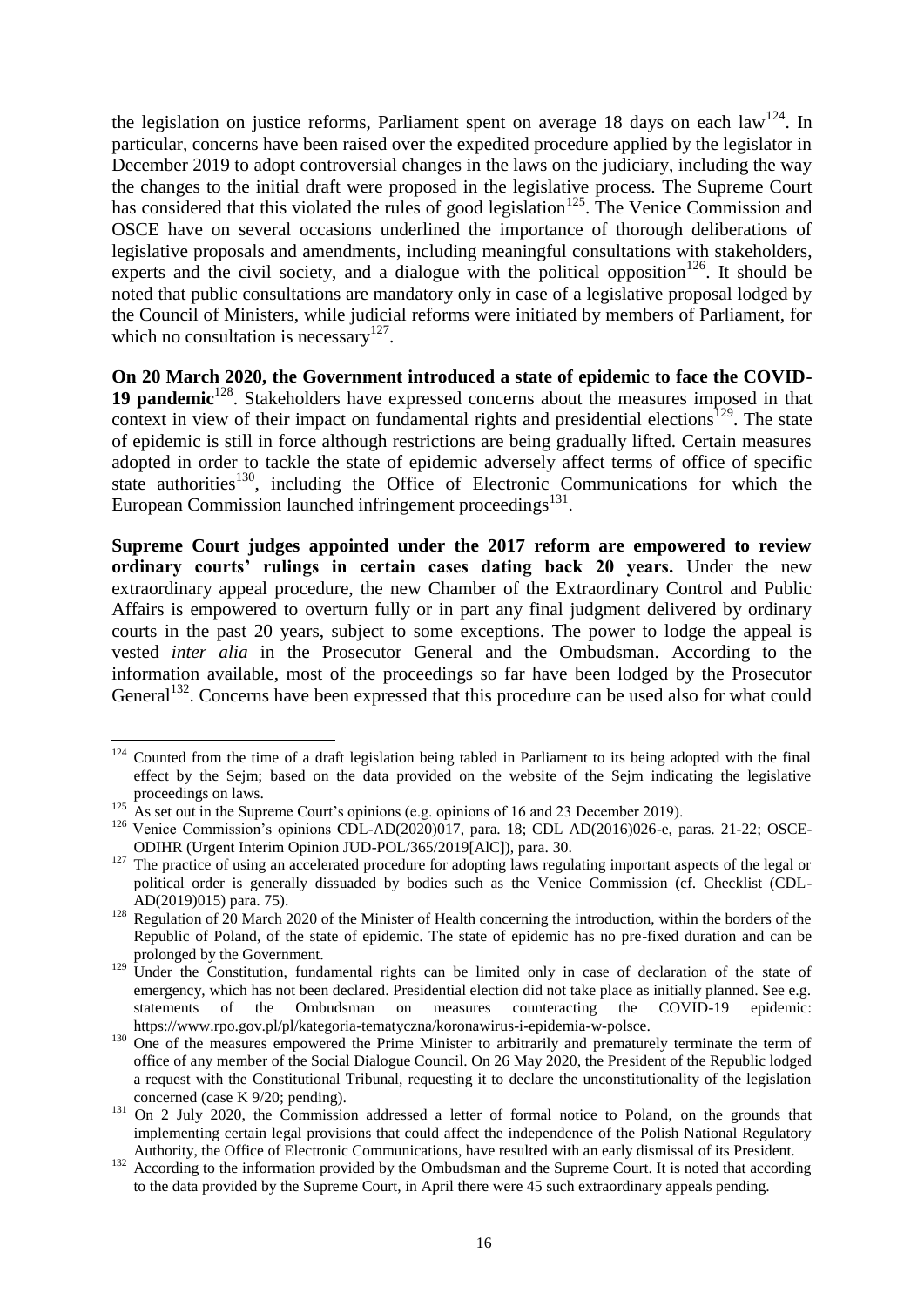appear as political motives<sup>133</sup>. More generally, this new extraordinary appeal procedure, based on broad criteria, raises issues as regards the principle of legal certainty<sup>134</sup> and is one of the concerns raised by the Commission in its Reasoned Proposal adopted under the Article  $7(1)$  TEU procedure<sup>135</sup>.

New developments adversely affect the civil society space<sup>136</sup>. Poland has a broad and vibrant civil society, consisting of more than 120.000 different NGOs. However, developments have shown that NGOs that are critical towards one or the other policy of the Government are targeted by unfavourable statements of the representatives of the public authorities<sup>137</sup>. A National Institute of Freedom – Centre for Civil Society Development is responsible for the distribution of government funding, as well as nationally attributed EU funding, to NGOs. The organisations' representatives constitute a minority in the decisionmaking process under this institute, which is chaired by a member of the Government. The OSCE found that the Government appears to have a decisive influence on the governance and operation of the National Institute of Freedom and made recommendations in that respect<sup>138</sup>. The 2020 update of the CIVICUS report considers that the civic space for NGOs functioning has narrowed<sup>139</sup>. Stakeholders have raised concerns regarding the fact that members of the Government recently proposed legislation which would oblige NGOs to disclose foreign subsidies received and under certain conditions would consider NGOs as 'foreign founded<sup>-140</sup>. The decision of certain regions to declare themselves to be 'LGBTI-free zones' has created serious doubts as to the capacity of the local authorities to fairly distribute EU funds among  $NGOs<sup>141</sup>$ . Actions of the government aimed at LGBTI groups, including arresting and detaining some of the groups' representatives, and smear campaigns conducted against such groups have raised concerns<sup>142</sup>.

**The Ombudsman plays an important role in defending the rule of law.** The Ombudsman was re-accredited with 'A' status in November 2017 by the UN Global Alliance of National Human Rights Institutions (GANHRI)<sup>143</sup>. GANHRI underlined the need for the provision of adequate funding to enable the Ombudsman to carry out its mandate effectively. The Ombudsman has issued a number of opinions on new legislation, including reforms affecting the functioning of the judiciary, and intervened before Polish courts and the Court of Justice of the EU. The Ombudsman regularly intervenes in support of individuals in cases regarding

<sup>&</sup>lt;sup>133</sup> Venice Commission's opinion CDL-AD(2017)031. It is noted that on 11 June 2020, the Prosecutor-General lodged an extraordinary appeal in a case concerning a judge and former spokesperson of the National Council for the Judiciary who has publicly criticised the justice reform.

<sup>&</sup>lt;sup>134</sup> Venice Commission opinion of 11 December 2017 (CDL-AD(2017)031), paras. 53-63.

<sup>&</sup>lt;sup>135</sup> Reasoned Proposal, paras 128-131.

<sup>&</sup>lt;sup>136</sup> PACE (2020).

<sup>&</sup>lt;sup>137</sup> Ombudsman's statement of 8 January 2020. See also OSCE-ODHIR, Guidelines on the Protection of Human Rights Defenders, paras 70-73.

<sup>&</sup>lt;sup>138</sup> OSCE-ODIHR (2017), Opinion on the Draft Act of Poland on the National Freedom Institute, para 12. Concerns have also been raised on the award of grants for post-penitentiary assistance by the Justice Fund managed by the Ministry of Justice, Civil Space Watch (2019).

<sup>&</sup>lt;sup>139</sup> CIVICUS Monitor – Tracking Civic Space; ratings are on a five-category scale defined as: open, narrowed, obstructed, repressed and closed.

<sup>&</sup>lt;sup>140</sup> Press release of the Ministry of Environment and the Ministry of Justice of 7 August 2020.

<sup>&</sup>lt;sup>141</sup> On 2 June 2020, services of the European Commission addressed a letter to the Polish authorities in this regard.

<sup>&</sup>lt;sup>142</sup> Statement of 8 August 2020 of the Council of Europe's Commissioner for Human Rights.

<sup>&</sup>lt;sup>143</sup> Global Alliance of National Human Rights Institutions (GANHRI), Sub-Committee on Accreditation (SCA), Accreditation Report – November 2017.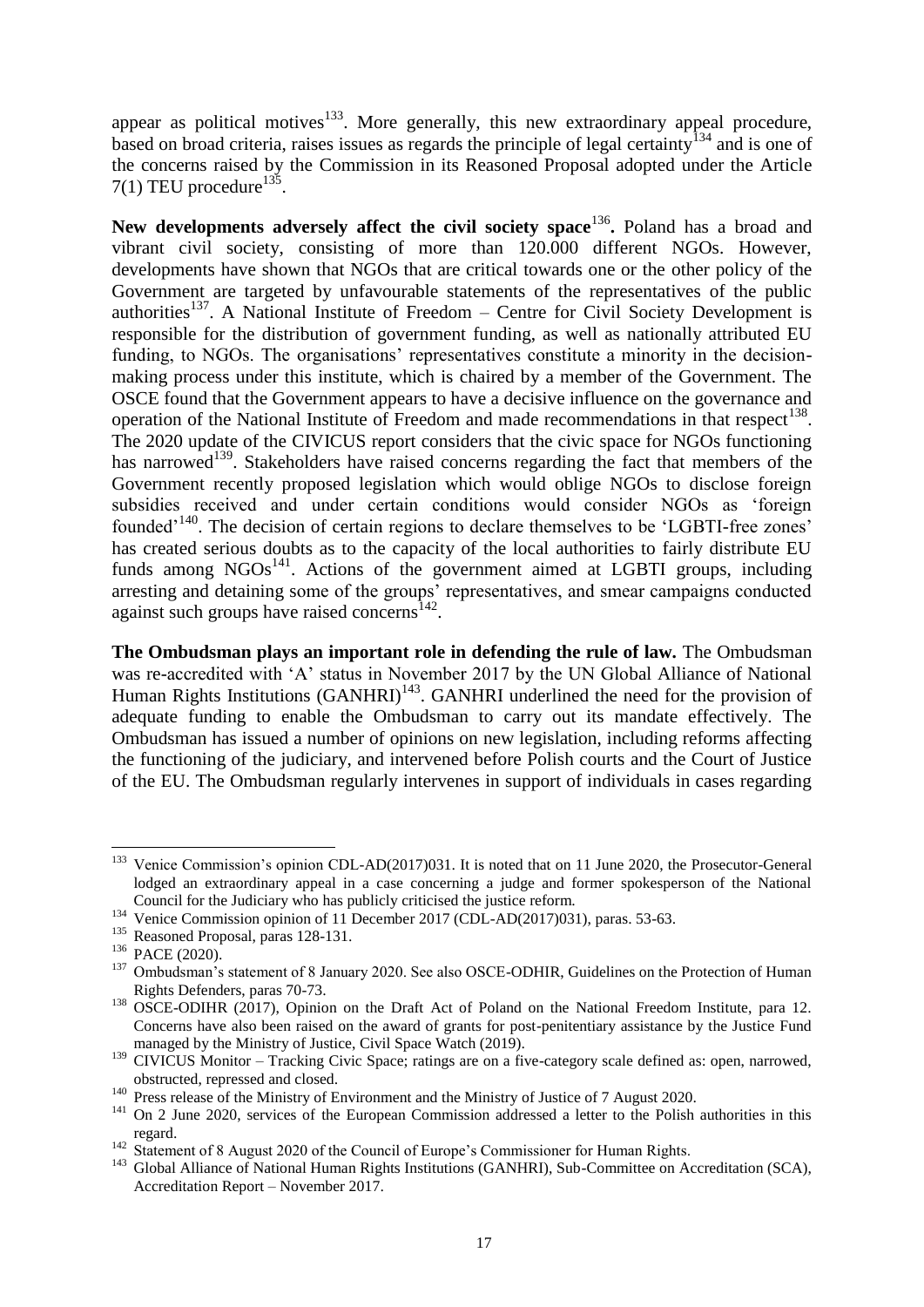possible violations of fundamental rights<sup>144</sup>. Other activities of the Ombudsman are focused on promoting judicial independence standards, the rule of law, and fundamental rights. Since 2016, the Ombudsman has been facing a more challenging environment characterised by an inadequate budget (decided upon by the Sejm $^{145}$ ), criticism from the ruling political majority and personal attacks in certain media outlets<sup>146</sup>.

<sup>1</sup> <sup>144</sup> In 2019, the Ombudsman received 59.524 cases, including 27.113 new cases. In addition, 4.385 people came to the Ombudsman's office in person, and 32.395 persons received individually advices and explanations concerning their situation. Cf. Ombudsman's statement of activities in 2019.

<sup>&</sup>lt;sup>145</sup> EIGE (2020), report on Poland. An adequate level of funding is required by international standards; cf. United Nations Paris Principles: "2. The national institution shall have an infrastructure which is suited to the smooth conduct of its activities, in particular adequate funding. The purpose of this funding should be to enable it to have its own staff and premises, in order to be independent of the Government and not be subject to financial control which might affect its independence".

<sup>146</sup> DoRzeczy '*Sejmowa awantura o Bodnara. "Antypolski rzecznik", "to jest kryminał"'* of 2019; Wprost '*Krytyka TVP po materiale o synu Bodnara. "14-latek groził nożem rówieśnikom"*' of 2019.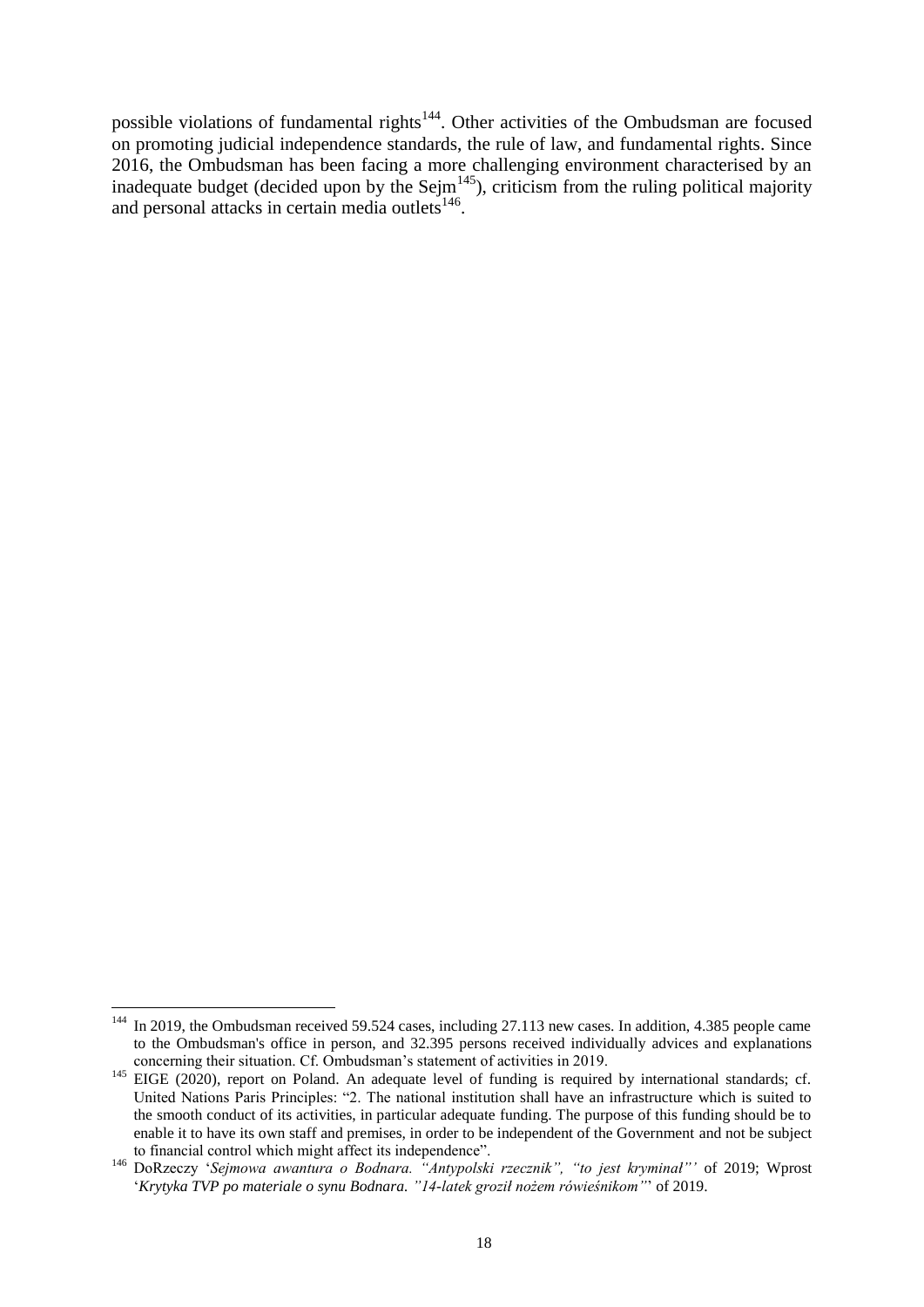#### **Annex I: List of sources in alphabetical order\***

*\* The list of contributions received in the context of the consultation for the 2020 Rule of Law report can be found at (COM website).*

- Amnesty International **(**2019), 2019 Report on Poland. [https://www.amnesty.org/en/countries/europe](https://www.amnesty.org/en/countries/europe-and-central-asia/poland/report-poland/)[and-central-asia/poland/report-poland/.](https://www.amnesty.org/en/countries/europe-and-central-asia/poland/report-poland/)
- Batory Foundation (2018a), *Eksperci krytycznie oceniają funkcjonowanie TK.*  [https://www.batory.org.pl/informacje\\_prasowe/eksperci-krytycznie-oceniaja-funkcjonowanie-tk/.](https://www.batory.org.pl/informacje_prasowe/eksperci-krytycznie-oceniaja-funkcjonowanie-tk/)
- Batory Foundation (2019), *Pogłębiający się kryzys w Polsce – Kiedy w Europie umiera praworządność.* [https://www.batory.org.pl/upload/files/Programy%20operacyjne/Forum%20Idei/Poglebiajacy%20si](https://www.batory.org.pl/upload/files/Programy%20operacyjne/Forum%20Idei/Poglebiajacy%20sie%20kryzys%20w%20Polsce.pdf) [e%20kryzys%20w%20Polsce.pdf.](https://www.batory.org.pl/upload/files/Programy%20operacyjne/Forum%20Idei/Poglebiajacy%20sie%20kryzys%20w%20Polsce.pdf)
- Centre for Media Pluralism and Media Freedom (2020), 2020 Media pluralism monitor. [https://cmpf.eui.eu/media-pluralism-monitor/mpm-2020.](https://cmpf.eui.eu/media-pluralism-monitor/mpm-2020)

CIVICUS, Poland Country Profile. [https://monitor.civicus.org/country/poland/.](https://monitor.civicus.org/country/poland/)

- Civil Space Watch (2019), The 2019 Civic Space Watch. [http://civicspacewatch.eu/civic-space](http://civicspacewatch.eu/civic-space-watch-report-2019-%E2%80%A2-success-stories-of-resistance-is-out/)[watch-report-2019-%E2%80%A2-success-stories-of-resistance-is-out/.](http://civicspacewatch.eu/civic-space-watch-report-2019-%E2%80%A2-success-stories-of-resistance-is-out/)
- Constitutional Tribunal (2018), Open letter addressed to the judge exercising the office of the Constitutional Tribunal. [https://tvn24.pl/polska/list-sedziow-trybunalu-konstytucyjnego-do-julii](https://tvn24.pl/polska/list-sedziow-trybunalu-konstytucyjnego-do-julii-przylebskiej-ra851319-2389711)[przylebskiej-ra851319-2389711.](https://tvn24.pl/polska/list-sedziow-trybunalu-konstytucyjnego-do-julii-przylebskiej-ra851319-2389711)
- Constitutional Tribunal (2018), Open letter addressed to the judge exercising the office of the Constitutional Tribunal. [https://oko.press/images/2018/12/List-Se%CC%A8dzio%CC%81w-](https://oko.press/images/2018/12/List-Se%CC%A8dzio%CC%81w-TK_5.12.2018-r..pdf)[TK\\_5.12.2018-r..pdf.](https://oko.press/images/2018/12/List-Se%CC%A8dzio%CC%81w-TK_5.12.2018-r..pdf)
- Constitutional Tribunal (2018), Open letter signed by five judges of the Constitutional Tribunal. [https://archiwumosiatynskiego.pl/wpis-w-debacie/list-pieciorga-sedziow-tk-w-sprawie-istotnych](https://archiwumosiatynskiego.pl/wpis-w-debacie/list-pieciorga-sedziow-tk-w-sprawie-istotnych-problemow-wynikajacych-z-dzialalnosci-orzecznictwa-trybunalu-konstytucyjnego-w-2017-roku/)[problemow-wynikajacych-z-dzialalnosci-orzecznictwa-trybunalu-konstytucyjnego-w-2017-roku/.](https://archiwumosiatynskiego.pl/wpis-w-debacie/list-pieciorga-sedziow-tk-w-sprawie-istotnych-problemow-wynikajacych-z-dzialalnosci-orzecznictwa-trybunalu-konstytucyjnego-w-2017-roku/)
- Constitutional Tribunal (2019), Open letter of a person appointed to an already occupied post of the CT judge addressed to the judge exercising the office of the Constitutional Tribunal. [https://tvn24.pl/polska/sedzia-tk-jaroslaw-wyrembak-stawia-zarzuty-prezes-julii-przylebskiej](https://tvn24.pl/polska/sedzia-tk-jaroslaw-wyrembak-stawia-zarzuty-prezes-julii-przylebskiej-apeluje-o-dymisje-ra986349-2299314)[apeluje-o-dymisje-ra986349-2299314.](https://tvn24.pl/polska/sedzia-tk-jaroslaw-wyrembak-stawia-zarzuty-prezes-julii-przylebskiej-apeluje-o-dymisje-ra986349-2299314)
- Constitutional Tribunal (2019), Open letter signed by two retired CT judges. [http://monitorkonstytucyjny.eu/archiwa/11447.](http://monitorkonstytucyjny.eu/archiwa/11447)
- Constitutional Tribunal (2020), Open statement of a group of former CT judges. [https://wiadomosci.onet.pl/kraj/oswiadczenie-sedziow-trybunalu-konstytucyjnego-w-stanie](https://wiadomosci.onet.pl/kraj/oswiadczenie-sedziow-trybunalu-konstytucyjnego-w-stanie-spoczynku/0w4enjq)[spoczynku/0w4enjq.](https://wiadomosci.onet.pl/kraj/oswiadczenie-sedziow-trybunalu-konstytucyjnego-w-stanie-spoczynku/0w4enjq)
- Constitutional Tribunal, judgment of 13 December 2016 in case K 13/16.
- Constitutional Tribunal, ruling of 4 March 2020 in case P 22/19.
- Constitutional Tribunal, ruling of 25 March 2019 in case K 12/18.
- Constitutional Tribunal, ruling of 20 April 2020 in case U 2/20.
- Constitutional Tribunal, ruling of 21 April 2020 in case Kpt 1/20.
- Council of Europe: Committee of Ministers, CM/Del/Dec(2018)1331/H46-19: H46-19 Bąk (Application No. 7870/04), Majewski (Application No. 52690/99), Rutkowski and Others (Application No. 72287/10) and Jan Załuska, Marianna Rogalska and 398 other applications (Application No. 53491/10) v. Poland. [https://search.coe.int/cm/Pages/result\\_details.aspx?ObjectID=09000016808fde36.](https://search.coe.int/cm/Pages/result_details.aspx?ObjectID=09000016808fde36)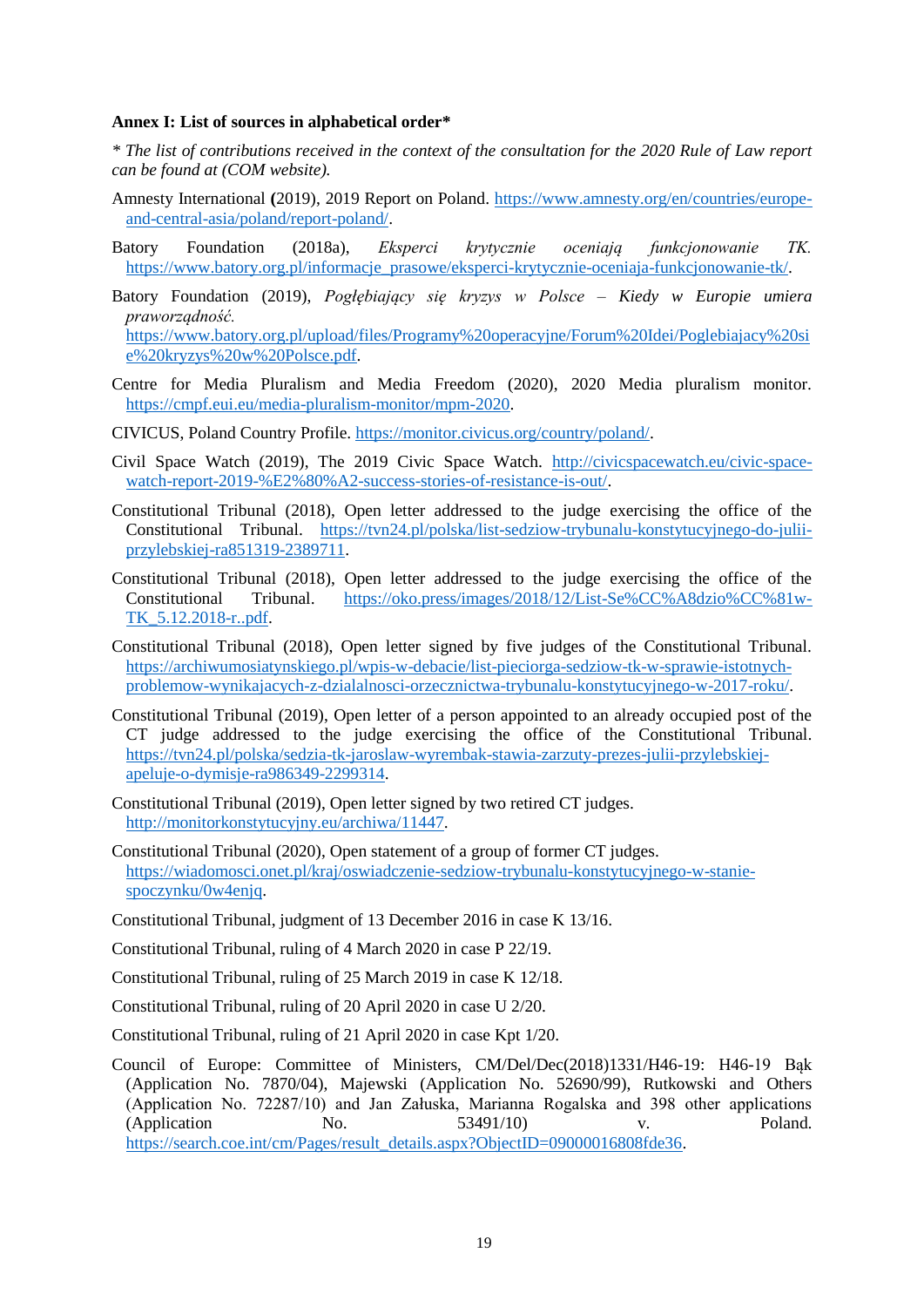- Council of Europe: Committee of Ministers (2010), Recommendation CM/Rec(2010)12 of the Committee of Ministers to member states on judges: independence, efficiency and responsibilities.
- Council of Europe: Committee of Ministers (2016), Recommendation CM/Rec(2016)4 on the protection of journalism and safety of journalists and other media actors.
- Council of Europe: Venice Commission (2016), Poland Opinion on the Act on the Constitutional Tribunal, CDL AD(2016)026-e.
- Council of Europe: Venice Commission (2017), Opinion on the Act on the Public Prosecutor's office, as amended, CDL-AD(2017)028.
- Council of Europe: Venice Commission (2017), Parameters on the Relationship between the Parliamentary Majority and the Opposition in a Democracy: a checklist, CDL-AD(2017)031.
- Council of Europe: Venice Commission (2019), Checklist of 24 June 2019, CDL-AD(2019)015.
- Council of Europe: Venice Commission (2020), Poland Joint Urgent Opinion of the Venice Commission and the Directorate General of Human Rights and Rule of Law (DGI) of the Council of Europe on amendments to the Law on the Common courts, the Law on the Supreme court and some other Laws, CDL-AD(2020)017.
- Council of Europe: Commissioner for Human Rights (2020), statement of 8 August 2020. [https://twitter.com/CommissionerHR/status/1292007235447656448?s=20.](https://twitter.com/CommissionerHR/status/1292007235447656448?s=20)
- Council of the European Union (2020), Council Recommendation of 20 July 2020 on the 2020 National Reform Programme of Poland and delivering a Council opinion on the 2020 Convergence Programme of Poland.

[https://data.consilium.europa.eu/doc/document/ST-8440-2020-INIT/en/pdf.](https://data.consilium.europa.eu/doc/document/ST-8440-2020-INIT/en/pdf)

- Court of Justice of the European Union, judgment of 24 June 2019, *Commission v Poland*, C-619/18.
- Court of Justice of the European Union, judgment of 5 November 2019, *Commission v Poland*, C-192/18.
- Court of Justice of the European Union, judgment of 19 November 2019, *A.K*., C‑ 585/18, C‑ 624/18 and C‑ 625/18.
- Court of Justice of the European Union, judgment of 26 March 2020, *Miasto Łowicz and others*, C‑ 558/18 and C‑ 563/18.
- DoRzeczy (2019), *Sejmowa awantura o Bodnara. "Antypolski rzecznik", "to jest kryminał"*. [https://pinkosz.dorzeczy.pl/kraj/113540/sejmowa-awantura-o-bodnara-antypolski-rzecznik-to-jest](https://pinkosz.dorzeczy.pl/kraj/113540/sejmowa-awantura-o-bodnara-antypolski-rzecznik-to-jest-kryminal.html)[kryminal.html.](https://pinkosz.dorzeczy.pl/kraj/113540/sejmowa-awantura-o-bodnara-antypolski-rzecznik-to-jest-kryminal.html)
- European Commission (2017), Information concerning the launching of Article 7(1) TEU procedure against Poland. [https://ec.europa.eu/commission/presscorner/detail/en/IP\\_17\\_5367.](https://ec.europa.eu/commission/presscorner/detail/en/IP_17_5367)
- European Commission (2019), Information concerning the infringement launched against Poland and referred to the Court of Justice on 10 October 2020. [https://ec.europa.eu/commission/presscorner/detail/en/IP\\_19\\_6033.](https://ec.europa.eu/commission/presscorner/detail/en/IP_19_6033)
- European Commission (2020), Country Report Poland, SWD(2020) 520 final. [https://eur-lex.europa.eu/legal-content/EN/TXT/PDF/?uri=CELEX:52020SC0520&from=EN.](https://eur-lex.europa.eu/legal-content/EN/TXT/PDF/?uri=CELEX:52020SC0520&from=EN)
- European Commission (2020), Information concerning the infringement launched against Poland on 29 April 2020. [https://ec.europa.eu/commission/presscorner/detail/en/ip\\_20\\_772.](https://ec.europa.eu/commission/presscorner/detail/en/ip_20_772)
- European Commission (2020), EU Justice Scoreboard. [https://ec.europa.eu/info/policies/justice-and](https://ec.europa.eu/info/policies/justice-and-fundamental-rights/upholding-rule-law/eu-justice-scoreboard_en)[fundamental-rights/upholding-rule-law/eu-justice-scoreboard\\_en.](https://ec.europa.eu/info/policies/justice-and-fundamental-rights/upholding-rule-law/eu-justice-scoreboard_en)
- European Commission (2020), the 2020 July infringement package: key decisions. [https://ec.europa.eu/commission/presscorner/detail/en/INF\\_20\\_1212.](https://ec.europa.eu/commission/presscorner/detail/en/INF_20_1212)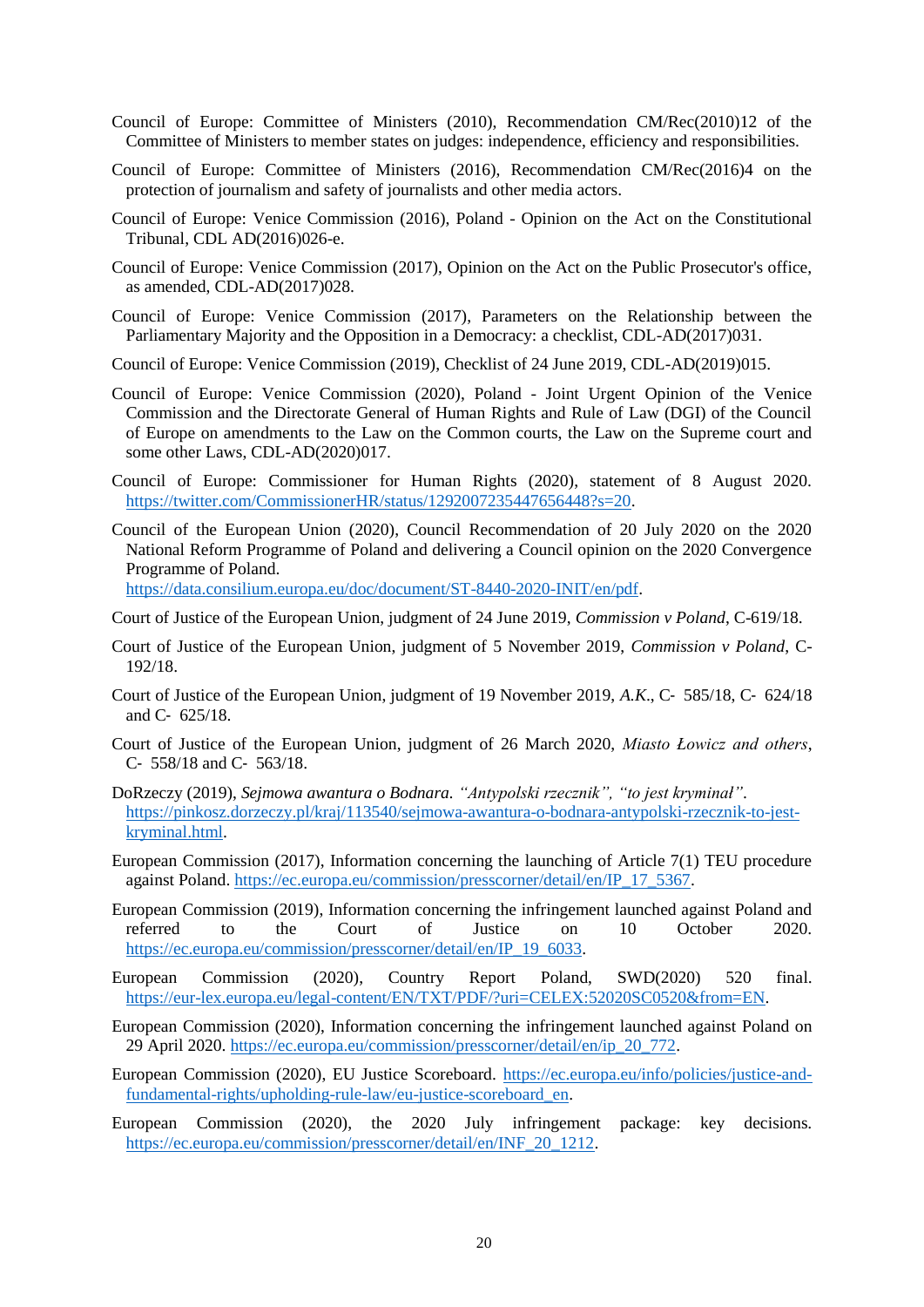- European Institute for Gender Equality (2020), Country Specific Information: Poland (updated in November 2019). [https://eige.europa.eu/gender-mainstreaming/countries/poland.](https://eige.europa.eu/gender-mainstreaming/countries/poland)
- European Network of Councils for the Judiciary (2018), The position paper of the Board of the ENCJ on the membership of the National Council for the Judiciary of Poland. [https://pgwrk](https://pgwrk-websitemedia.s3.eu-west-1.amazonaws.com/production/pwk-web-encj2017-p/News/ENCJ%20Board%20position%20paper%20on%20KRS%20Poland.pdf)[websitemedia.s3.eu-west-1.amazonaws.com/production/pwk-web-encj2017](https://pgwrk-websitemedia.s3.eu-west-1.amazonaws.com/production/pwk-web-encj2017-p/News/ENCJ%20Board%20position%20paper%20on%20KRS%20Poland.pdf) [p/News/ENCJ%20Board%20position%20paper%20on%20KRS%20Poland.pdf.](https://pgwrk-websitemedia.s3.eu-west-1.amazonaws.com/production/pwk-web-encj2017-p/News/ENCJ%20Board%20position%20paper%20on%20KRS%20Poland.pdf)
- European Network of Councils for the Judiciary (2020), The Position Paper on the Membership of the KRS of the ENCJ setting out the reasons for its proposal to the General Assembly to expel the KRS from the Association. [https://www.encj.eu/node/556.](https://www.encj.eu/node/556)
- European Parliament resolution of 16 January 2020 on ongoing hearings under Article 7(1) of the TEU regarding Poland and Hungary.
- European Parliament resolution of 1 March 2018 on the Commission's decision to activate Article 7(1) TEU as regards the situation in Poland.
- European Parliament resolution of 15 November 2017 on the situation of the rule of law and democracy in Poland.
- Gazeta Prawna (2018), *21 osobistych instrukcji Zbigniewa Ziobry. Nie oznacza to, że nieformalnych nacisków w ogóle nie ma.* [https://prawo.gazetaprawna.pl/artykuly/1099148,naciski-zbigniewa](https://prawo.gazetaprawna.pl/artykuly/1099148,naciski-zbigniewa-ziobro-na-prokuratorow.html)[ziobro-na-prokuratorow.html.](https://prawo.gazetaprawna.pl/artykuly/1099148,naciski-zbigniewa-ziobro-na-prokuratorow.html)
- Gazeta Wyborcza (2019), '*Minister kontroli, nacisków i ręcznego sterowania. Minister Ziobro dzieli i rządzi w resorcie sprawiedliwości'*. [https://wyborcza.pl/7,75968,24473135,minister-kontroli](https://wyborcza.pl/7,75968,24473135,minister-kontroli-naciskow-i-recznego-sterowania-zbigniew.html)[naciskow-i-recznego-sterowania-zbigniew.html.](https://wyborcza.pl/7,75968,24473135,minister-kontroli-naciskow-i-recznego-sterowania-zbigniew.html)
- Government (2018), Government Anticorruption Programme for 2018-2020. [https://cba.gov.pl/pl/antykorupc/rzadowy-program-przeciw/3409,Rzadowy-Program-](https://cba.gov.pl/pl/antykorupc/rzadowy-program-przeciw/3409,Rzadowy-Program-Przeciwdzialania-Korupcji-na-lata-2018-2020.html)[Przeciwdzialania-Korupcji-na-lata-2018-2020.html.](https://cba.gov.pl/pl/antykorupc/rzadowy-program-przeciw/3409,Rzadowy-Program-Przeciwdzialania-Korupcji-na-lata-2018-2020.html)
- GRECO (2014), EU Anti Corruption Report 2014.
- GRECO (2012), Third evaluation round evaluation report on Poland on "Incriminations", "Transparency of Party Funding" – Evaluation report.
- GRECO (2013), Fourth evaluation round evaluation report on Poland on corruption prevention in respect of members of parliament, judges and prosecutors.
- GRECO (2019), Fourth evaluation round second addendum to the second compliance report including follow-up to the addendum to the evaluation report (Rule 34) on Poland.
- GRECO (2019), Fifth evaluation round evaluation report on Poland on preventing corruption and promoting integrity in central governments (top executive functions) and law enforcement agencies.
- Helsinki Foundation for Human Rights (2017), Smear campaign against courts continues. [https://www.hfhr.pl/en/smear-campaign-against-courts-continues-hfhr-issues-statement/.](https://www.hfhr.pl/en/smear-campaign-against-courts-continues-hfhr-issues-statement/)
- Helsinki Foundation for Human Rights (2018), Report on Activities of the Constitutional Tribunal in 2017. [https://www.hfhr.pl/trybunal2017.](https://www.hfhr.pl/trybunal2017)
- Helsinki Foundation for Human Rights (2020), Report, The Time of Trial. How do changes in justice system affect Polish judges?. [https://www.hfhr.pl/en/hfhrs-report-the-time-of-trial-how-do-changes](https://www.hfhr.pl/en/hfhrs-report-the-time-of-trial-how-do-changes-in-justice-system-affect-polish-judges/)[in-justice-system-affect-polish-judges/.](https://www.hfhr.pl/en/hfhrs-report-the-time-of-trial-how-do-changes-in-justice-system-affect-polish-judges/)
- Iustitia (2020), statement of 9 May 2020. [https://www.iustitia.pl/83-komunikaty-i-oswiadczenia/3830](https://www.iustitia.pl/83-komunikaty-i-oswiadczenia/3830-rekomendacje-ssp-iustitia-dotyczace-funkcjonowania-sadow-podczas-pandemii-koronawirusa) [rekomendacje-ssp-iustitia-dotyczace-funkcjonowania-sadow-podczas-pandemii-koronawirusa.](https://www.iustitia.pl/83-komunikaty-i-oswiadczenia/3830-rekomendacje-ssp-iustitia-dotyczace-funkcjonowania-sadow-podczas-pandemii-koronawirusa)
- Lex Super Omnia (2020), Open letter addressed to the Prime Minister on 3 June 2020. [http://lexso.org.pl/2020/06/10/list-otwarty-do-pana-mateusza-morawieckiego-prezesa-rady](http://lexso.org.pl/2020/06/10/list-otwarty-do-pana-mateusza-morawieckiego-prezesa-rady-ministrow/)[ministrow/.](http://lexso.org.pl/2020/06/10/list-otwarty-do-pana-mateusza-morawieckiego-prezesa-rady-ministrow/)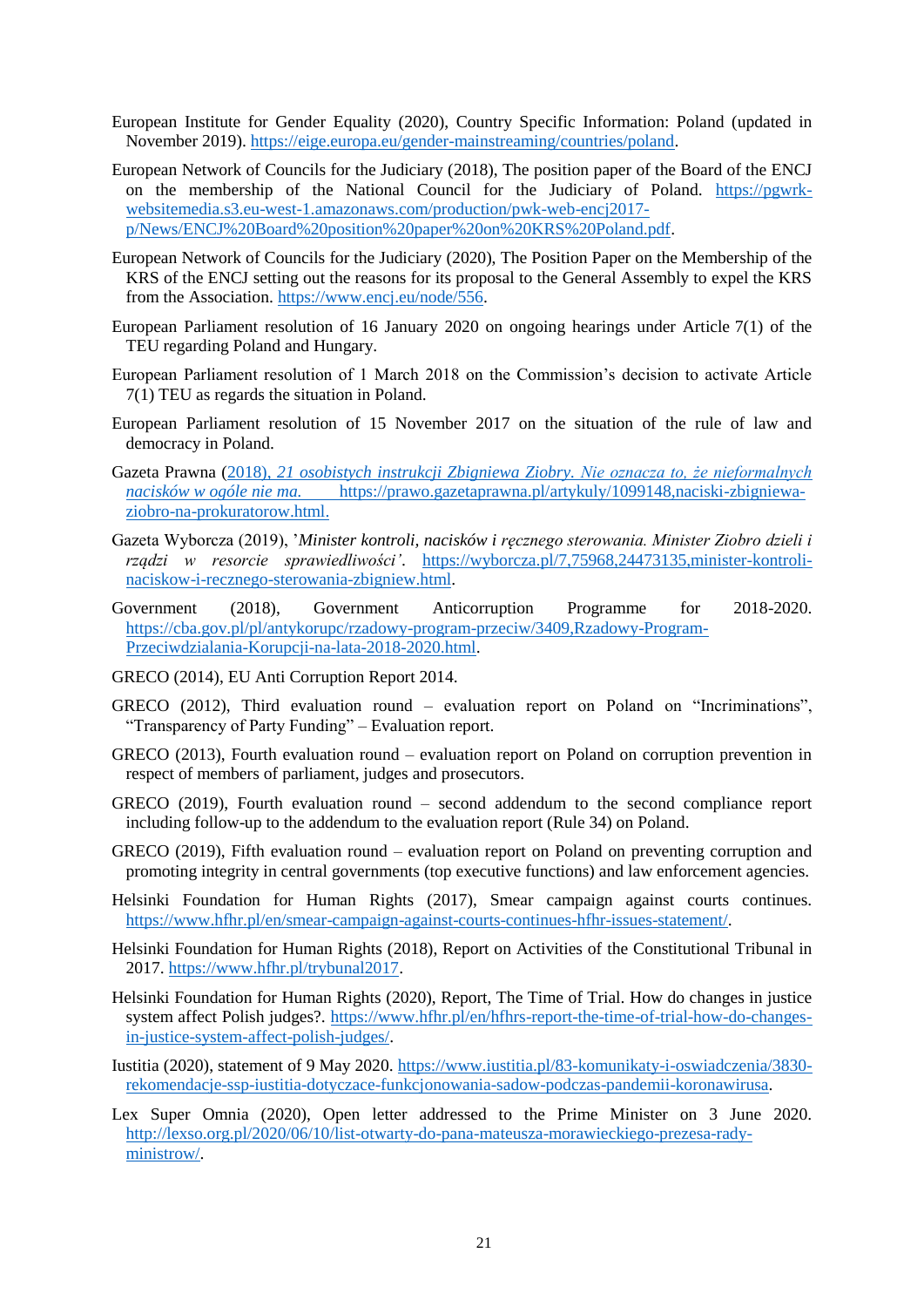- Lex Super Omnia (2020), Resolution of 26 April 2020. [http://lexso.org.pl/2020/04/26/uchwala](http://lexso.org.pl/2020/04/26/uchwala-zarzadu-stowarzyszenia-prokuratorow-lex-super-omnia-z-dnia-26-kwietnia-2020-roku-w-sprawie-obrony-niezaleznosci-prokuratorskiej/)[zarzadu-stowarzyszenia-prokuratorow-lex-super-omnia-z-dnia-26-kwietnia-2020-roku-w-sprawie](http://lexso.org.pl/2020/04/26/uchwala-zarzadu-stowarzyszenia-prokuratorow-lex-super-omnia-z-dnia-26-kwietnia-2020-roku-w-sprawie-obrony-niezaleznosci-prokuratorskiej/)[obrony-niezaleznosci-prokuratorskiej/.](http://lexso.org.pl/2020/04/26/uchwala-zarzadu-stowarzyszenia-prokuratorow-lex-super-omnia-z-dnia-26-kwietnia-2020-roku-w-sprawie-obrony-niezaleznosci-prokuratorskiej/)
- Ministry of Environment and the Ministry of Justice, press release of 7 August 2020. [https://www.gov.pl/web/srodowisko/nowe-prawo-wzmocni--przejrzystosc-finansowania](https://www.gov.pl/web/srodowisko/nowe-prawo-wzmocni--przejrzystosc-finansowania-organizacji-pozarzadowych)[organizacji-pozarzadowych.](https://www.gov.pl/web/srodowisko/nowe-prawo-wzmocni--przejrzystosc-finansowania-organizacji-pozarzadowych)
- OECD (2015) Poland: Follow up to the Phase 3 Report and Recommendations. [https://www.oecd.org/daf/anti-bribery/Poland-Phase-3-Written-Follow-Up-Report-ENG.pdf.](https://www.oecd.org/daf/anti-bribery/Poland-Phase-3-Written-Follow-Up-Report-ENG.pdf)
- Ombudsman (2018), Statement submitted to the Ministry of Justice of 9 October 2018. [https://www.rpo.gov.pl/pl/content/ms-%E2%80%9Ezamrozilo%E2%80%9D-etaty](https://www.rpo.gov.pl/pl/content/ms-%E2%80%9Ezamrozilo%E2%80%9D-etaty-s%C4%99dziowskie-procesy-przed%C5%82uzaja-sie-kolejne-wyst%C4%85pienie-rpo-do-zbigniewa-ziobry)[s%C4%99dziowskie-procesy-przed%C5%82uzaja-sie-kolejne-wyst%C4%85pienie-rpo-do](https://www.rpo.gov.pl/pl/content/ms-%E2%80%9Ezamrozilo%E2%80%9D-etaty-s%C4%99dziowskie-procesy-przed%C5%82uzaja-sie-kolejne-wyst%C4%85pienie-rpo-do-zbigniewa-ziobry)[zbigniewa-ziobry.](https://www.rpo.gov.pl/pl/content/ms-%E2%80%9Ezamrozilo%E2%80%9D-etaty-s%C4%99dziowskie-procesy-przed%C5%82uzaja-sie-kolejne-wyst%C4%85pienie-rpo-do-zbigniewa-ziobry)
- Ombudsman (2019), Communique regarding the case of prosecutor Krasoń and his secondment carried out without his consent. [https://www.rpo.gov.pl/pl/content/rpo-pyta-o-uzasadnienie](https://www.rpo.gov.pl/pl/content/rpo-pyta-o-uzasadnienie-naglego-przeniesienia-prokuratora-krasonia)[naglego-przeniesienia-prokuratora-krasonia.](https://www.rpo.gov.pl/pl/content/rpo-pyta-o-uzasadnienie-naglego-przeniesienia-prokuratora-krasonia)
- Ombudsman (2019), Communique regarding the non-implementation of the Supreme Administrative Court ruling regarding the disclosure of list of judges supporting candidate-judges to the NCJ. [https://www.rpo.gov.pl/pl/content/rpo-dlaczego-kancelaria-sejmu-nie-wykonuje-wyroku-nsa-ws](https://www.rpo.gov.pl/pl/content/rpo-dlaczego-kancelaria-sejmu-nie-wykonuje-wyroku-nsa-ws-list-poparcia-do-krs)[list-poparcia-do-krs.](https://www.rpo.gov.pl/pl/content/rpo-dlaczego-kancelaria-sejmu-nie-wykonuje-wyroku-nsa-ws-list-poparcia-do-krs)
- Ombudsman (2019), Request to recuse a judge of the Constitutional Tribunal. [https://www.rpo.gov.pl/pl/content/rpo-mozna-wnosic-o-wylaczenie-sedziego-z-powodu-jego](https://www.rpo.gov.pl/pl/content/rpo-mozna-wnosic-o-wylaczenie-sedziego-z-powodu-jego-wadliwego-powolania)[wadliwego-powolania.](https://www.rpo.gov.pl/pl/content/rpo-mozna-wnosic-o-wylaczenie-sedziego-z-powodu-jego-wadliwego-powolania)
- Ombudsman (2020), Communique concerning the lack of implementation of the judgment of the Constitutional Tribunal of 13 December 2016. [https://www.rpo.gov.pl/pl/content/rpo-krrit-nie](https://www.rpo.gov.pl/pl/content/rpo-krrit-nie-upomina-sie-o-wykonanie-wyroku-tk-z-2016-ws-malej-ustawy-medialnej)[upomina-sie-o-wykonanie-wyroku-tk-z-2016-ws-malej-ustawy-medialnej.](https://www.rpo.gov.pl/pl/content/rpo-krrit-nie-upomina-sie-o-wykonanie-wyroku-tk-z-2016-ws-malej-ustawy-medialnej)
- Ombudsman (2020), Information on the Ombudsman's activities in 2019. [https://www.rpo.gov.pl/pl/content/informacja-roczna-rpo-2019.](https://www.rpo.gov.pl/pl/content/informacja-roczna-rpo-2019)
- Ombudsman (2020), Letter to the Ministry of Justice of 9 June 2020. [https://www.rpo.gov.pl/pl/content/koronawirus-rpo-elektronizacja-wymiaru-sprawiedliwosci](https://www.rpo.gov.pl/pl/content/koronawirus-rpo-elektronizacja-wymiaru-sprawiedliwosci-niezbedna)[niezbedna.](https://www.rpo.gov.pl/pl/content/koronawirus-rpo-elektronizacja-wymiaru-sprawiedliwosci-niezbedna)
- Ombudsman (2020), Open letter to the President of the Republic and to the First President of the Supreme Court. [https://www.rpo.gov.pl/pl/content/rpo-do-premiera-i-sn-ws-kontyunowania](https://www.rpo.gov.pl/pl/content/rpo-do-premiera-i-sn-ws-kontyunowania-dzialan-izby-dysycyplinarnej-mimo-decyzji-tsue)[dzialan-izby-dysycyplinarnej-mimo-decyzji-tsue.](https://www.rpo.gov.pl/pl/content/rpo-do-premiera-i-sn-ws-kontyunowania-dzialan-izby-dysycyplinarnej-mimo-decyzji-tsue)
- Ombudsman (2020), Opinion of 7 January 2020 on the law of 20 December 2019 amending the law on ordinary courts Organisation and certain other laws.
- Ombudsman (2020), Statement of 8 January 2020 on the situation of NGOs in Poland. [https://www.rpo.gov.pl/pl/content/rpo-o-wyzwaniach-dla-ngos.](https://www.rpo.gov.pl/pl/content/rpo-o-wyzwaniach-dla-ngos)
- Onet.pl (2019), Onet's investigation. A farm of trolls in the Ministry of Justice, that is 'we will not put you down for doing good. [https://wiadomosci.onet.pl/tylko-w-onecie/sledztwo-onetu-farma-trolli-w-ministerstwie](https://wiadomosci.onet.pl/tylko-w-onecie/sledztwo-onetu-farma-trolli-w-ministerstwie-sprawiedliwosci-czyli-za-czynienie-dobra/j6hwp7f)[sprawiedliwosci-czyli-za-czynienie-dobra/j6hwp7f.](https://wiadomosci.onet.pl/tylko-w-onecie/sledztwo-onetu-farma-trolli-w-ministerstwie-sprawiedliwosci-czyli-za-czynienie-dobra/j6hwp7f)

OSCE-ODIHR (2020) Urgent Interim Opinion JUD-POL/365/2019 [AlC].

- Parliamentary Assembly of the Council of Europe (2020), Report on the Functioning of Democratic Institutions in Poland of 6 January 2020. [http://assembly.coe.int/nw/xml/XRef/Xref-DocDetails-](http://assembly.coe.int/nw/xml/XRef/Xref-DocDetails-EN.asp?FileID=28330&lang=EN)[EN.asp?FileID=28330&lang=EN.](http://assembly.coe.int/nw/xml/XRef/Xref-DocDetails-EN.asp?FileID=28330&lang=EN)
- Prawo.pl (2019), *Wakaty uderzają w sądy…szczególnie w okręgowe*. [https://www.prawo.pl/prawnicy](https://www.prawo.pl/prawnicy-sady/wakaty-w-sadach-dane-ms-za-2016-2018-r,494093.html)[sady/wakaty-w-sadach-dane-ms-za-2016-2018-r,494093.html.](https://www.prawo.pl/prawnicy-sady/wakaty-w-sadach-dane-ms-za-2016-2018-r,494093.html)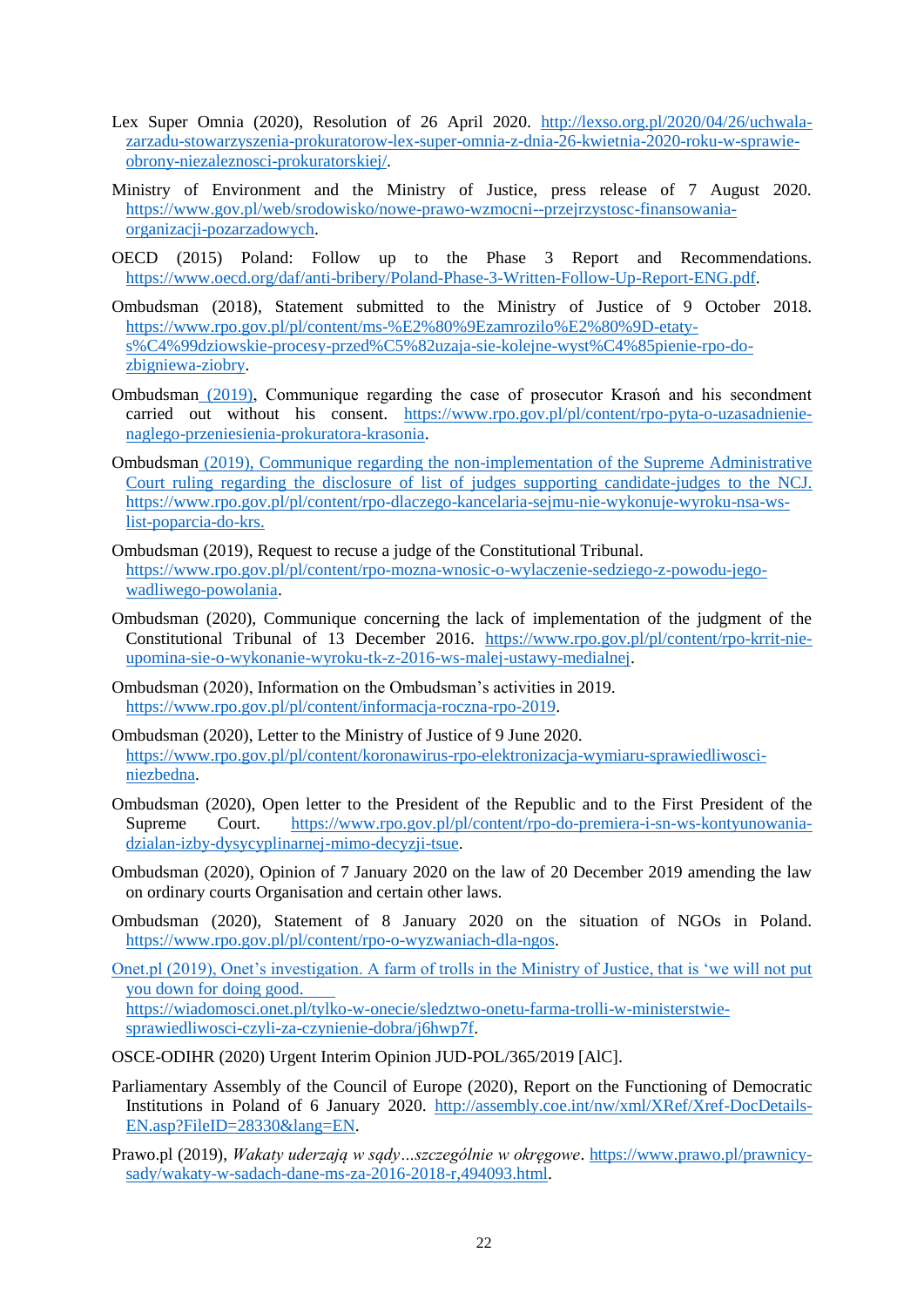- Prawo.pl (2019), *Finansowe zachęty mają motywować do korzystania z mediacji*. [https://www.prawo.pl/prawnicy-sady/mediacja-ministerstwo-sprawiedliwosci-pracuje-nad](https://www.prawo.pl/prawnicy-sady/mediacja-ministerstwo-sprawiedliwosci-pracuje-nad-zmianami,496489.html)[zmianami,496489.html.](https://www.prawo.pl/prawnicy-sady/mediacja-ministerstwo-sprawiedliwosci-pracuje-nad-zmianami,496489.html)
- President of the Republic (2018), official communique. [https://www.prezydent.pl/kancelaria/aktywnosc-ministrow/art,1410,mucha-nsa-nie-jest-wlasciwy](https://www.prezydent.pl/kancelaria/aktywnosc-ministrow/art,1410,mucha-nsa-nie-jest-wlasciwy-doingerowania-)[doingerowania-.](https://www.prezydent.pl/kancelaria/aktywnosc-ministrow/art,1410,mucha-nsa-nie-jest-wlasciwy-doingerowania-)
- Press.pl (2019), *CBOS: dla większości badanych media nie są bezstronne, najgorzej wypada TVP*. [https://www.press.pl/tresc/57412,cbos\\_-dla-wiekszosci-badanych-media-nie-sa-bezstronne\\_](https://www.press.pl/tresc/57412,cbos_-dla-wiekszosci-badanych-media-nie-sa-bezstronne_-najgorzej-wypada-tvp) [najgorzej-wypada-tvp.](https://www.press.pl/tresc/57412,cbos_-dla-wiekszosci-badanych-media-nie-sa-bezstronne_-najgorzej-wypada-tvp)

Reporters Without Borders, World Press Freedom Index. [https://rsf.org/en/ranking.](https://rsf.org/en/ranking)

- Reuters (2019), Poland to propose limits on foreign media soon, Kaczynski says. [https://www.reuters.com/article/us-poland-media/poland-to-propose-limits-on-foreign-media-soon](https://www.reuters.com/article/us-poland-media/poland-to-propose-limits-on-foreign-media-soon-kaczynski-says-idUSKCN24K0O1)[kaczynski-says-idUSKCN24K0O1.](https://www.reuters.com/article/us-poland-media/poland-to-propose-limits-on-foreign-media-soon-kaczynski-says-idUSKCN24K0O1)
- Sejm (2016), Official communique of the Sejm published on 7 July 2016. [http://www.sejm.gov.pl/Sejm8.nsf/komunikat.xsp?documentId=D49AF4B1166B6550C1257FE100](http://www.sejm.gov.pl/Sejm8.nsf/komunikat.xsp?documentId=D49AF4B1166B6550C1257FE100489A92) [489A92.](http://www.sejm.gov.pl/Sejm8.nsf/komunikat.xsp?documentId=D49AF4B1166B6550C1257FE100489A92)
- Supreme Court (2019), The Supreme Court's Opinion of 16 December 2019 and of 23 December 2019 on the law of 20 December 2019 amending the law on ordinary courts Organisation and certain other laws.
- Supreme Court (2020), a joint resolution of the three Chambers of the Supreme Court of 23 January 2020. [http://www.sn.pl/aktualnosci/SitePages/Wydarzenia.aspx?ItemSID=602-0dc69815-3ade-](http://www.sn.pl/aktualnosci/SitePages/Wydarzenia.aspx?ItemSID=602-0dc69815-3ade-42fa-bbb8-549c3c6969c5&ListName=Wydarzenia)[42fa-bbb8-549c3c6969c5&ListName=Wydarzenia.](http://www.sn.pl/aktualnosci/SitePages/Wydarzenia.aspx?ItemSID=602-0dc69815-3ade-42fa-bbb8-549c3c6969c5&ListName=Wydarzenia)
- Supreme Court (2020), Letter of the 'acting' First President of the Supreme Court presenting five candidates to the President of the Republic. [http://www.sn.pl/aktualnosci/SiteAssets/Lists/Wydarzenia/AllItems/Pismo%20do%20Prezydenta%](http://www.sn.pl/aktualnosci/SiteAssets/Lists/Wydarzenia/AllItems/Pismo%20do%20Prezydenta%20RP%20-%20lista%20kandydat%C3%B3w%20na%20stanowisko%20Pierwszego%20Prezesa%20SN.pdf) [20RP%20-](http://www.sn.pl/aktualnosci/SiteAssets/Lists/Wydarzenia/AllItems/Pismo%20do%20Prezydenta%20RP%20-%20lista%20kandydat%C3%B3w%20na%20stanowisko%20Pierwszego%20Prezesa%20SN.pdf) [%20lista%20kandydat%C3%B3w%20na%20stanowisko%20Pierwszego%20Prezesa%20SN.pdf.](http://www.sn.pl/aktualnosci/SiteAssets/Lists/Wydarzenia/AllItems/Pismo%20do%20Prezydenta%20RP%20-%20lista%20kandydat%C3%B3w%20na%20stanowisko%20Pierwszego%20Prezesa%20SN.pdf)
- Supreme Court (2020), Statement of 50 SC judges appointed to the Court prior to the justice reform. [http://www.sn.pl/aktualnosci/SitePages/Wydarzenia.aspx?ItemSID=666-0dc69815-3ade-42fa-bbb8-](http://www.sn.pl/aktualnosci/SitePages/Wydarzenia.aspx?ItemSID=666-0dc69815-3ade-42fa-bbb8-549c3c6969c5&ListName=Wydarzenia) [549c3c6969c5&ListName=Wydarzenia.](http://www.sn.pl/aktualnosci/SitePages/Wydarzenia.aspx?ItemSID=666-0dc69815-3ade-42fa-bbb8-549c3c6969c5&ListName=Wydarzenia)
- Supreme Court (2020), Statement of the First President of the Supreme Court lodged in the context of a case contesting the constitutionality of a resolution of the Supreme Court of 23 January 2020, implementing the preliminary ruling judgment of the Court of Justice of 19 November 2019 in AK  $\text{Case}$  C-585/18.

[https://ipo.trybunal.gov.pl/ipo/dok?dok=F880008732%2FKpt\\_1\\_20\\_SN\\_2020\\_02\\_28\\_ADO.pdf.](https://ipo.trybunal.gov.pl/ipo/dok?dok=F880008732%2FKpt_1_20_SN_2020_02_28_ADO.pdf)

- Supreme Court (2020), The statement of the President of the Disciplinary Chamber of the Supreme Court following the interim measures order. [http://www.sn.pl/aktualnosci/SitePages/Wydarzenia.aspx?ItemSID=625-0dc69815-3ade-42fa-bbb8-](http://www.sn.pl/aktualnosci/SitePages/Wydarzenia.aspx?ItemSID=625-0dc69815-3ade-42fa-bbb8-549c3c6969c5&ListName=Wydarzenia) [549c3c6969c5&ListName=Wydarzenia.](http://www.sn.pl/aktualnosci/SitePages/Wydarzenia.aspx?ItemSID=625-0dc69815-3ade-42fa-bbb8-549c3c6969c5&ListName=Wydarzenia)
- Supreme Court, judgment of 5 December 2019 in case III PO 7/18.
- Supreme Court, decision of 15 January 2020 in case III PO 8/18.
- Supreme Court, decision of 15 January 2020 in case III PO 9/18.

Supreme Court, decision of 25 June 2020 in case I KZP 1/20.

- The Bar, resolution of the National Bar Council of 15 June 2019 (No. 61/2019).
- The Bar, resolution of the Presidium of the National Bar Council of 12 March 2020 (No. 155/20) with appendix.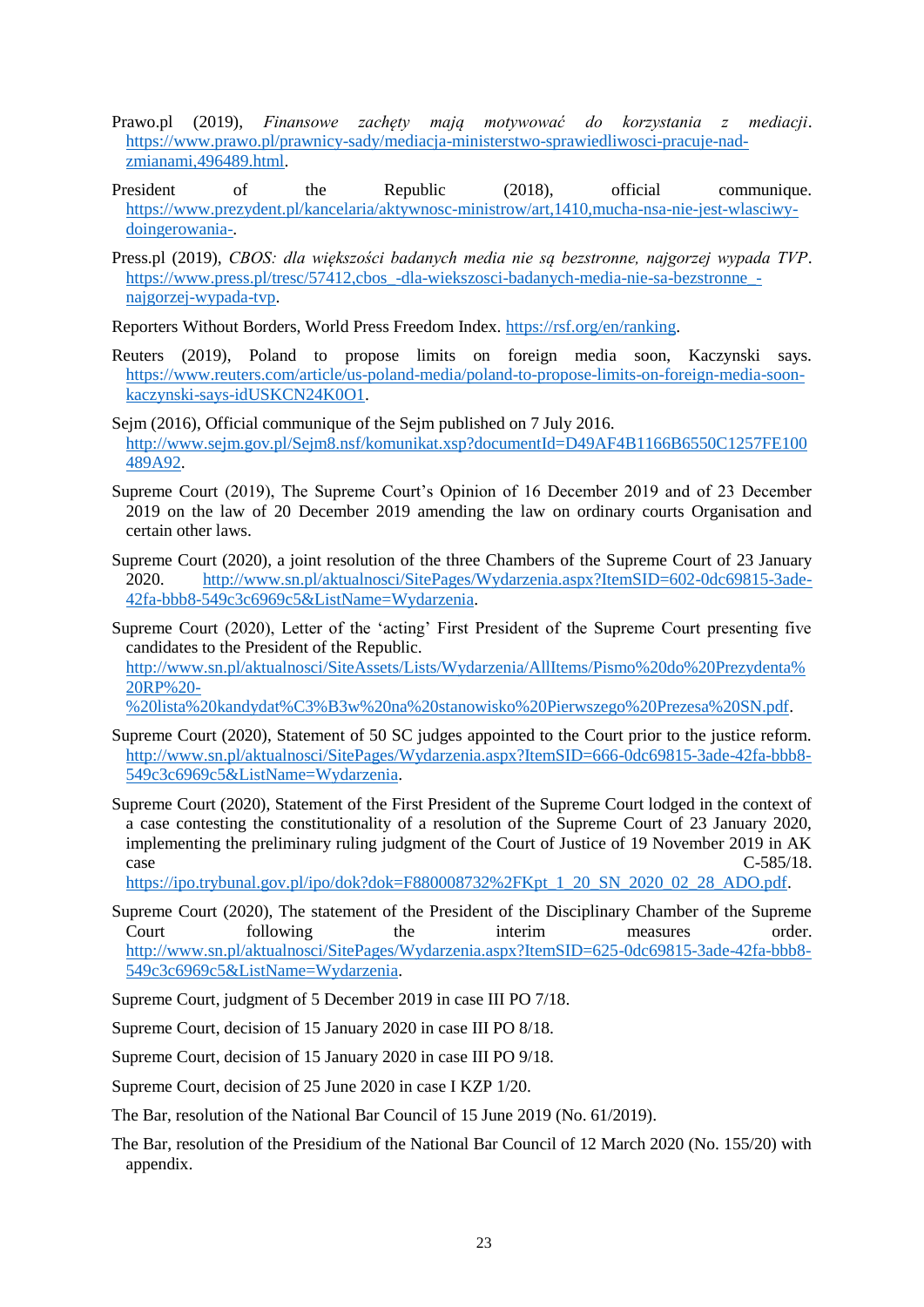United Nations Office of the High Commissioner for Human Rights (2017), Report of Special Rapporteur on the independence of judges and lawyers on his mission to Poland. [https://documents](https://documents-dds-ny.un.org/doc/UNDOC/GEN/G18/084/27/PDF/G1808427.pdf?OpenElement)[dds-ny.un.org/doc/UNDOC/GEN/G18/084/27/PDF/G1808427.pdf?OpenElement.](https://documents-dds-ny.un.org/doc/UNDOC/GEN/G18/084/27/PDF/G1808427.pdf?OpenElement)

United Nations Convention Against Corruption (2015) Implementation Review Group (cycle 1).

Virtual country visit to Poland in the context of the 2020 Rule of Law Report.

- Wirtualne Media (2020), *Lichocka: jesienią Sejm zajmie się dekoncentracją mediów. Czarnecki: trzeba będzie odkupywać je od Niemców.* [https://www.wirtualnemedia.pl/artykul/lichocka-jesienia](https://www.wirtualnemedia.pl/artykul/lichocka-jesienia-sejm-zajmie-sie-dekoncentracja-mediow-czarnecki-trzeba-bedzie-odkupywac-je-od-niemcow)[sejm-zajmie-sie-dekoncentracja-mediow-czarnecki-trzeba-bedzie-odkupywac-je-od-niemcow.](https://www.wirtualnemedia.pl/artykul/lichocka-jesienia-sejm-zajmie-sie-dekoncentracja-mediow-czarnecki-trzeba-bedzie-odkupywac-je-od-niemcow)
- Wprost (2019), *Krytyka TVP po material o synu Bodnara. "14-latek groził nożem rówieśnikom"*. [https://www.wprost.pl/kraj/10227621/krytyka-tvp-po-materiale-o-synu-bodnara-14-latek-grozil](https://www.wprost.pl/kraj/10227621/krytyka-tvp-po-materiale-o-synu-bodnara-14-latek-grozil-nozem-rowiesnikom.html)[nozem-rowiesnikom.html.](https://www.wprost.pl/kraj/10227621/krytyka-tvp-po-materiale-o-synu-bodnara-14-latek-grozil-nozem-rowiesnikom.html)